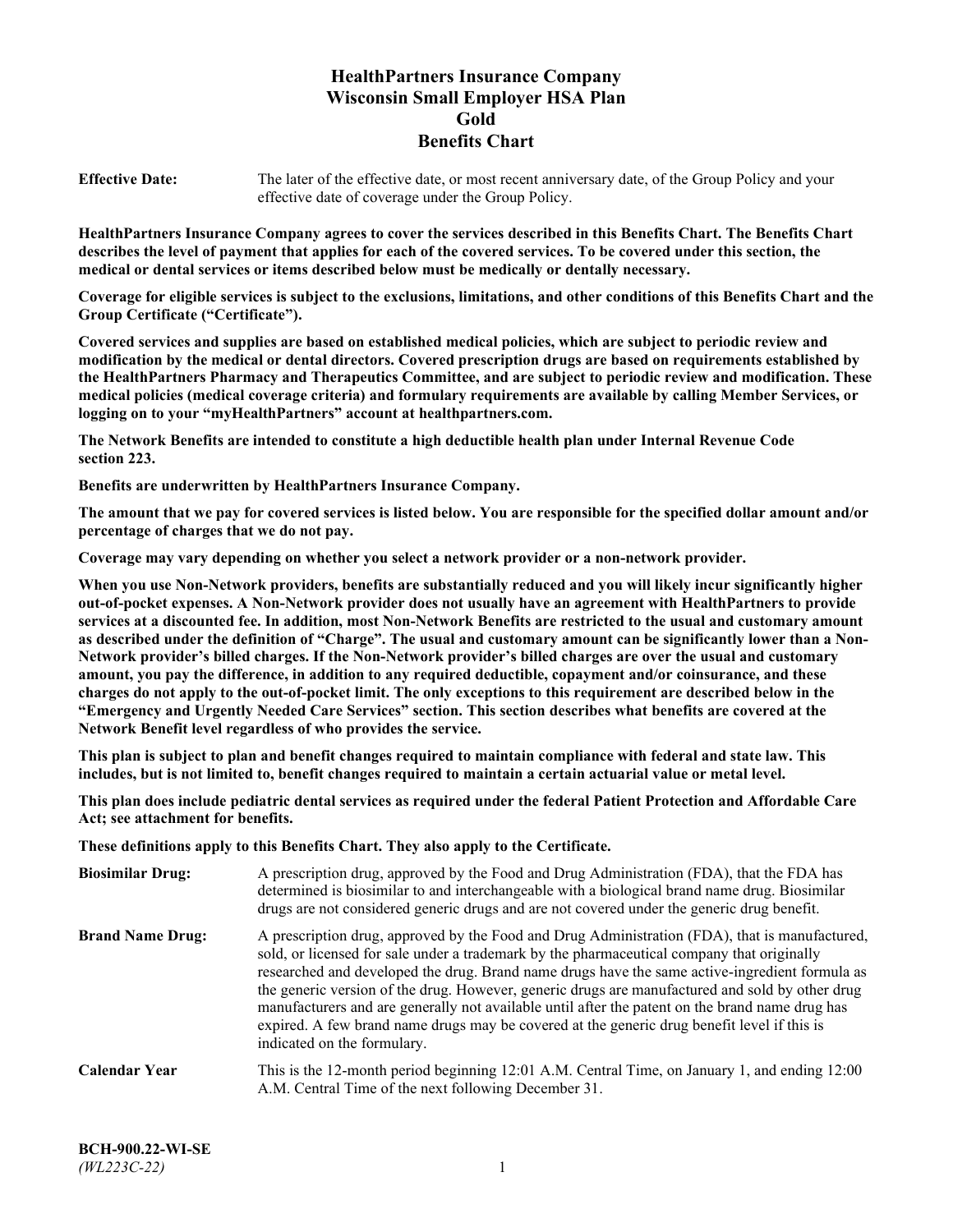| <b>Charge:</b> | For covered services delivered by a network provider, this is the provider's discounted fee for a<br>given medical/surgical service, procedure or item.                                                                                                                                                                                                                                                                                                                                                                                                                                                                                                                                                                 |
|----------------|-------------------------------------------------------------------------------------------------------------------------------------------------------------------------------------------------------------------------------------------------------------------------------------------------------------------------------------------------------------------------------------------------------------------------------------------------------------------------------------------------------------------------------------------------------------------------------------------------------------------------------------------------------------------------------------------------------------------------|
|                | For covered services delivered by non-network providers, a contracted rate may apply if such<br>arrangement is available to HealthPartners.                                                                                                                                                                                                                                                                                                                                                                                                                                                                                                                                                                             |
|                | For the usual and customary charge for covered services delivered by non-network providers, our<br>payment is calculated using one of the following options, depending on availability: 1) a<br>percentage of the Medicare fee schedule; 2) a comparable schedule if the service is not on the<br>Medicare fee schedule; or 3) a commercially reasonable rate for such service if a fee schedule is<br>not available.                                                                                                                                                                                                                                                                                                   |
|                | The usual and customary charge is the maximum amount allowed that we consider in the<br>calculation of the payment of charges incurred for certain covered services. You must pay for any<br>charges above the usual and customary charge, and they do not apply to the out-of-pocket limit.                                                                                                                                                                                                                                                                                                                                                                                                                            |
|                | A charge is incurred for covered ambulatory medical and surgical services, on the date the service<br>or item is provided. A charge is incurred for covered inpatient services, on the date of admission to<br>a hospital. To be covered, a charge must be incurred on or after your effective date and on or<br>before the termination date.                                                                                                                                                                                                                                                                                                                                                                           |
|                | Copayment/Coinsurance: The specified dollar amount, or percentage, of charges incurred for covered services, which we do<br>not pay, but which you must pay, each time you receive certain medical services, procedures or<br>items. Our payment for those covered services or items begins after the copayment or coinsurance<br>is satisfied. Covered services or items requiring a copayment or coinsurance are specified in this<br>Benefits Chart.                                                                                                                                                                                                                                                                 |
|                | For services provided by a network provider:<br>An amount which is listed as a flat dollar copayment is applied to a network provider's discounted<br>charge for a given service. However, if the network provider's discounted charge for a service or<br>item is less than the flat dollar copayment, you will pay the network provider's discounted charge.<br>An amount which is listed as a percentage of charges or coinsurance is based on the network<br>provider's discounted charges, calculated at the time the claim is processed, which may include an<br>agreed upon fee schedule rate for case rate or withhold arrangements.                                                                            |
|                | For services provided by a non-network provider:<br>Any copayment or coinsurance is applied to the lesser of the provider's charges or the usual and<br>customary charge for a service.                                                                                                                                                                                                                                                                                                                                                                                                                                                                                                                                 |
|                | A copayment or coinsurance is due at the time a service is provided, or when billed by the<br>provider. The copayment or coinsurance applicable for a scheduled visit with a HealthPartners<br>network provider will be collected for each visit, late cancellation and failed appointment.                                                                                                                                                                                                                                                                                                                                                                                                                             |
| Deductible:    | The specified dollar amount of charges incurred for covered services, which we do not pay, but an<br>enrollee or a family has to pay first in a calendar year. Our payment for those services or items<br>begins after the deductible is satisfied. For network providers, the amount of the charges that apply<br>to the deductible are based on the network provider's discounted charges, calculated at the time<br>the claim is processed, which may include an agreed upon fee schedule rate for case rate or<br>withhold arrangements. For non-network providers, the amount of charges that apply to the<br>deductible are the lesser of the provider's charges or the usual and customary charge for a service. |
|                | Any amounts paid or reimbursed by a third party, including but not limited to: point of service<br>rebates, manufacturer coupons, manufacturer debits cards or other forms of direct reimbursement<br>to an Insured for a product or service, will not apply toward your deductible, to the extent<br>permitted under state and federal law.                                                                                                                                                                                                                                                                                                                                                                            |
|                | All services are subject to the deductible unless otherwise indicated below in this Benefits Chart.                                                                                                                                                                                                                                                                                                                                                                                                                                                                                                                                                                                                                     |
| Formulary:     | This is a current list, which may be revised from time to time, of prescription drugs, medications,<br>equipment and supplies covered by us as indicated in this Benefits Chart which are covered at the<br>highest benefit level. Some drugs on the formulary may require prior authorization to be covered<br>as formulary drugs. The formulary, and information on drugs that require prior authorization, are<br>available by calling Member Services, or logging on to your "myHealthPartners" account at<br>healthpartners.com.                                                                                                                                                                                   |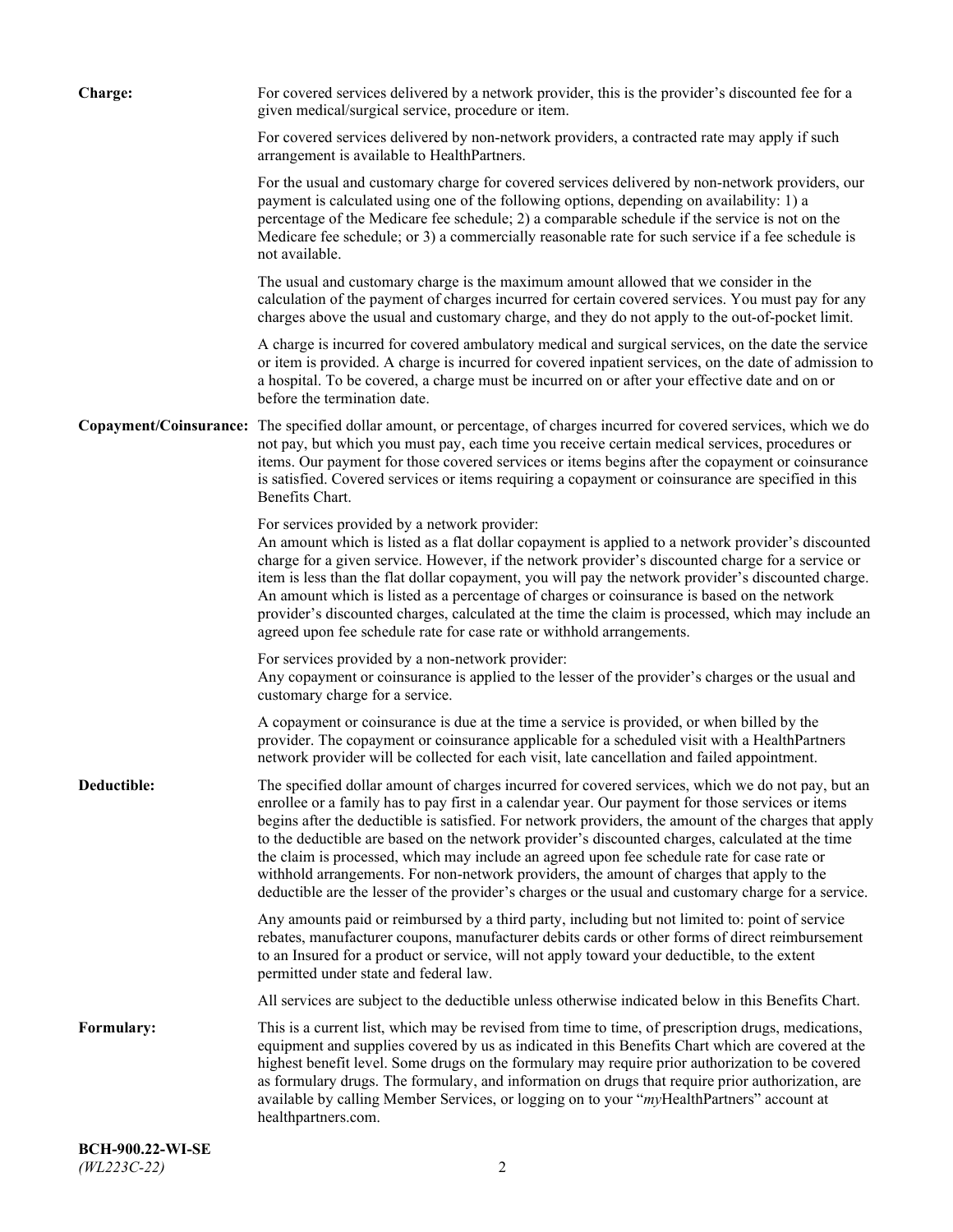| <b>Generic Drug:</b>                       | A prescription drug, approved by the Food and Drug Administration (FDA), that the FDA has<br>determined is comparable to a brand name drug product in dosage form, strength, route of<br>administration, quality, intended use and documented bioequivalence. Generally, generic drugs<br>cost less than brand name drugs. Some brand name drugs may be covered at the generic drug<br>benefit level if this is indicated on the formulary.                                                                                           |
|--------------------------------------------|---------------------------------------------------------------------------------------------------------------------------------------------------------------------------------------------------------------------------------------------------------------------------------------------------------------------------------------------------------------------------------------------------------------------------------------------------------------------------------------------------------------------------------------|
| <b>Lifetime Maximum</b><br><b>Benefit:</b> | The specified coverage limit actually paid by us for services and/or charges incurred by you for any<br>given procedure or diagnosis. Payment of benefits under this Benefits Chart ceases when that lifetime<br>maximum benefit is reached. You have to pay for any subsequent charges.                                                                                                                                                                                                                                              |
| <b>Non-Formulary Drug:</b>                 | This is a prescription drug, approved by the Food and Drug Administration (FDA), that is not on<br>the formulary, is medically necessary and is not investigative or experimental or otherwise<br>excluded under the Certificate.                                                                                                                                                                                                                                                                                                     |
| <b>Out-of-Pocket Expenses:</b>             | You pay the specified copayments/coinsurance and deductibles applicable for particular services,<br>subject to the out-of-pocket limit described below. These amounts are in addition to the monthly<br>premium payments.                                                                                                                                                                                                                                                                                                             |
| <b>Out-of-Pocket Limit:</b>                | You pay the copayments/coinsurance and deductibles for covered services, to the individual or<br>family out-of-pocket limit. Thereafter we cover 100% of the charges incurred for all other covered<br>services, for the rest of the calendar year. You pay amounts greater than the out-of-pocket limit if<br>you exceed any lifetime maximum benefit or any visit or day limits.                                                                                                                                                    |
|                                            | Non-Network Benefits above the usual and customary charge (see definition of charge above) do<br>not apply to the out-of-pocket limit.                                                                                                                                                                                                                                                                                                                                                                                                |
|                                            | Non-Network Benefits for transplant surgery do not apply to the out-of-pocket limit.                                                                                                                                                                                                                                                                                                                                                                                                                                                  |
|                                            | Any amounts paid or reimbursed by a third party, including but not limited to: point of service<br>rebates, manufacturer coupons, manufacturer debit cards or other forms of direct reimbursement to<br>an Insured for a product or service, will not apply as an out-of-pocket expense, to the extent<br>permitted under state and federal law.                                                                                                                                                                                      |
|                                            | You are responsible to keep track of the out-of-pocket expenses. Contact Member Services for<br>assistance in determining the amount paid by the enrollee for specific eligible services received.<br>Claims for reimbursement under the out-of-pocket limit provisions are subject to the same time<br>limits and provisions described under the "Claims Provisions" section of the Certificate.                                                                                                                                     |
| <b>Specialty Drug List:</b>                | This is a current list, which may be revised from time to time, of prescription drugs, medications,<br>equipment and supplies, which are typically bio-pharmaceuticals. The purpose of a specialty drug<br>list is to facilitate enhanced monitoring of complex therapies used to treat specific conditions.<br>Specialty drugs are covered by us as indicated in this Benefits Chart. The specialty drug list is<br>available by calling Member Services, or logging on to your "myHealthPartners" account at<br>healthpartners.com. |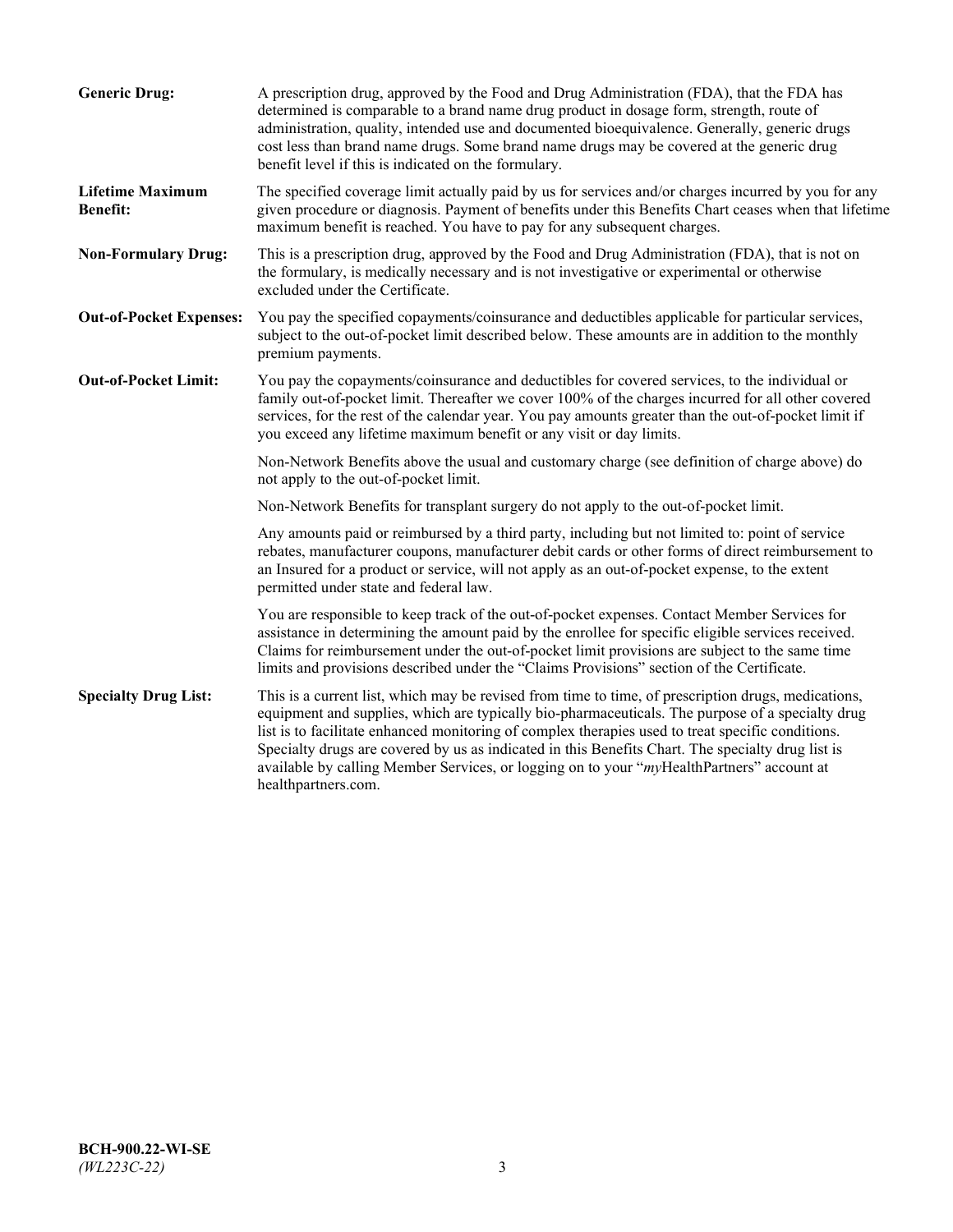#### **DEDUCTIBLES AND OUT-OF-POCKET LIMITS**

## **Individual calendar year deductible (applies to an employee enrolled for single coverage)**

| Network Benefits | <b>Non-Network Benefits</b> |
|------------------|-----------------------------|
| \$2,300          | \$10,000                    |

#### **Family calendar year deductible (applies to an employee and dependents enrolled for family coverage)**

| <b>Network Benefits</b> | <b>Non-Network Benefits</b> |
|-------------------------|-----------------------------|
| \$4,600                 | \$20,000                    |

Separate deductibles must be satisfied under the Network Benefits and Non-Network Benefits.

Any amounts paid or reimbursed by a third party, including but not limited to: point of service rebates, manufacturer coupons, manufacturer debits cards or other forms of direct reimbursement to an Insured for a product or service, will not apply toward your deductible, to the extent permitted under state and federal law.

#### **Individual calendar year out-of-pocket limit (applies to an employee enrolled for single coverage)**

| <b>Network Benefits</b> | <b>Non-Network Benefits</b> |
|-------------------------|-----------------------------|
| \$2,600                 | \$30,000                    |

#### **Family calendar year out-of-pocket limit (applies to an employee and dependents enrolled for family coverage)**

| <b>Network Benefits</b> | <b>Non-Network Benefits</b> |
|-------------------------|-----------------------------|
| \$5,200                 | \$60,000                    |

Separate Out-of-Pocket Limits must be satisfied under Network Benefits and Non-Network Benefits.

Non-Network Benefits above the usual and customary charge will not apply to the individual or family Out-of-Pocket Limit.

Non-Network Benefits for transplant surgery do not apply to the Out-of-Pocket Limit.

Any amounts paid or reimbursed by a third party, including but not limited to: point of service rebates, manufacturer coupons, manufacturer debit cards or other forms of direct reimbursement to an Insured for a product or service, will not apply as an out-of-pocket expense, to the extent permitted under state and federal law.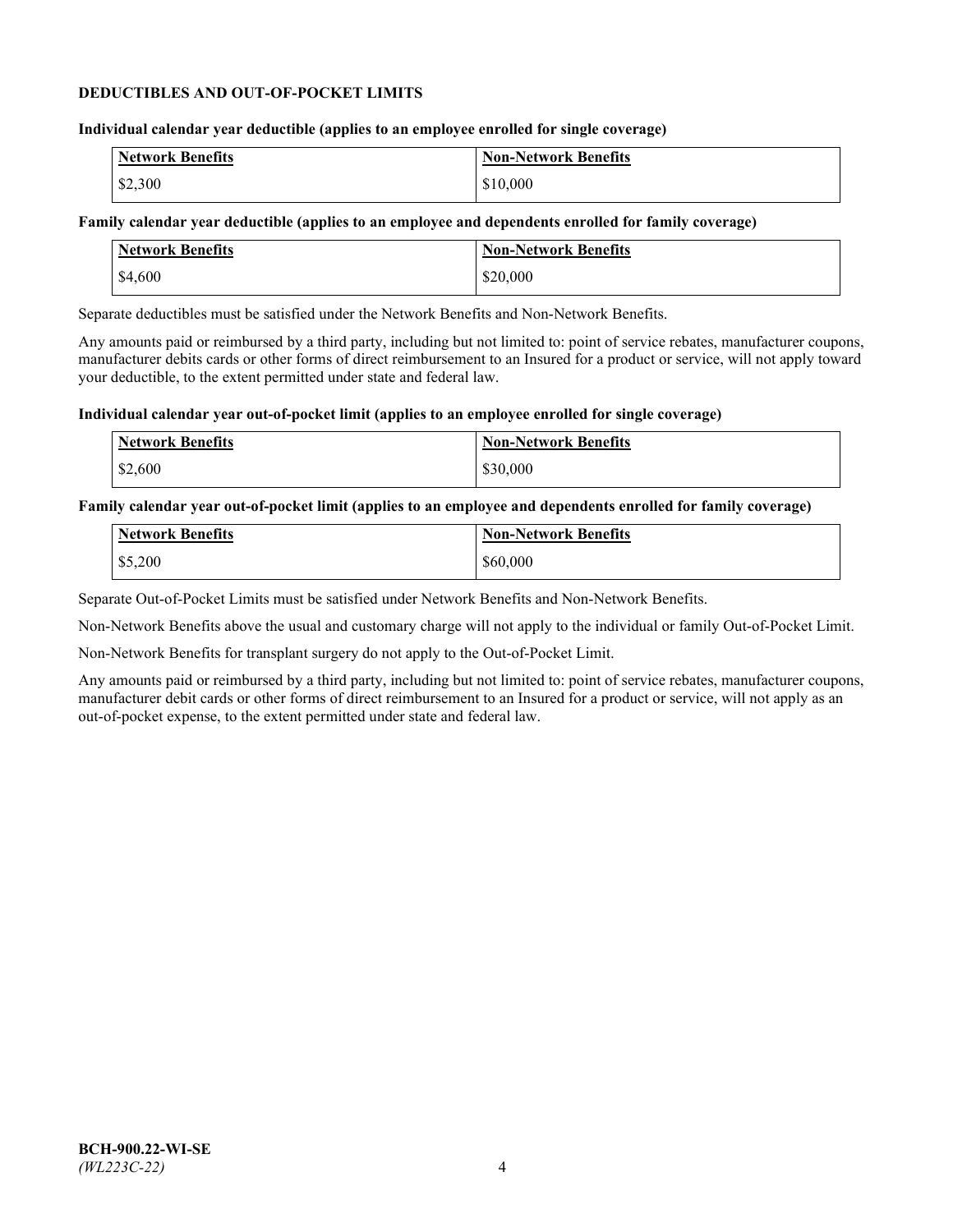# **AMBULANCE AND MEDICAL TRANSPORTATION**

# **Covered Services:**

We cover ambulance and medical transportation for medical emergencies.

We also cover medically necessary, non-emergency transportation if it meets our medical coverage criteria. Covered services and supplies are based on established medical policies, which are subject to periodic review and modification by the medical directors. These medical policies (medical coverage criteria) and applicable prior authorization requirements are available by calling Member Services, or logging on to your "*my*HealthPartners" account a[t healthpartners.com.](https://www.healthpartners.com/hp/index.html)

| <b>Network Benefits</b>       | <b>Non-Network Benefits</b> |
|-------------------------------|-----------------------------|
| 100% of the charges incurred. | See Network Benefits.       |

## **Not Covered:**

See "Services Not Covered" in the Certificate.

# **AUTISM SERVICES**

# **Covered Services:**

We cover prior authorized evidence-based intensive-level and nonintensive-level treatment of autism spectrum disorders (autism disorder, Asperger's syndrome or pervasive development disorder not otherwise specified).

Covered services are based on established medical policies, which are subject to periodic review and modification by the medical directors. These medical policies (medical coverage criteria) are available by calling Member Services, or logging on to your "*my*HealthPartners" account at [healthpartners.com.](https://www.healthpartners.com/hp/index.html)

Your network provider will coordinate the prior authorization process for any autism treatment services. You may call Member Services at 952-883-5000 or toll-free at 855-813-3888 if you have any questions or concerns regarding the authorization process.

Please call Member Services at 952-883-5000 or toll-free at 855-813-3888 to request authorization for autism treatment services from a non-network provider.

**Intensive-level services** for children diagnosed with autism spectrum disorders. Intensive-level services must begin on or after 2 years of age and end before 9 years of age. Intensive-level services, on average, are services provided for more than 20 hours of treatment per week. (The average number of hours a week is calculated over a six-month period.)

| Network Benefits                         | <b>Non-Network Benefits</b>              |
|------------------------------------------|------------------------------------------|
| 100% of the charges incurred.            | 50% of the charges incurred.             |
| Limited to 240 visits per calendar year. | Limited to 240 visits per calendar year. |

The maximum number of visits is combined for Network Benefits and Non-Network Benefits. Visit limits are based on the minimum coverage amounts available at the time of publication. Additional visits may be available if required due to revised minimum coverage amounts being issued by the Office of the Commissioner of Insurance. See our medical coverage criteria for current visit limits.

## **Intensive-level services lifetime maximum benefit**

| Network Benefits                                                     | <b>Non-Network Benefits</b>                                          |
|----------------------------------------------------------------------|----------------------------------------------------------------------|
| 4 years of cumulative services under this plan or any<br>other plan. | 4 years of cumulative services under this plan or any<br>other plan. |

The Lifetime Maximum Benefit is combined for Network Benefits and Non-Network Benefits.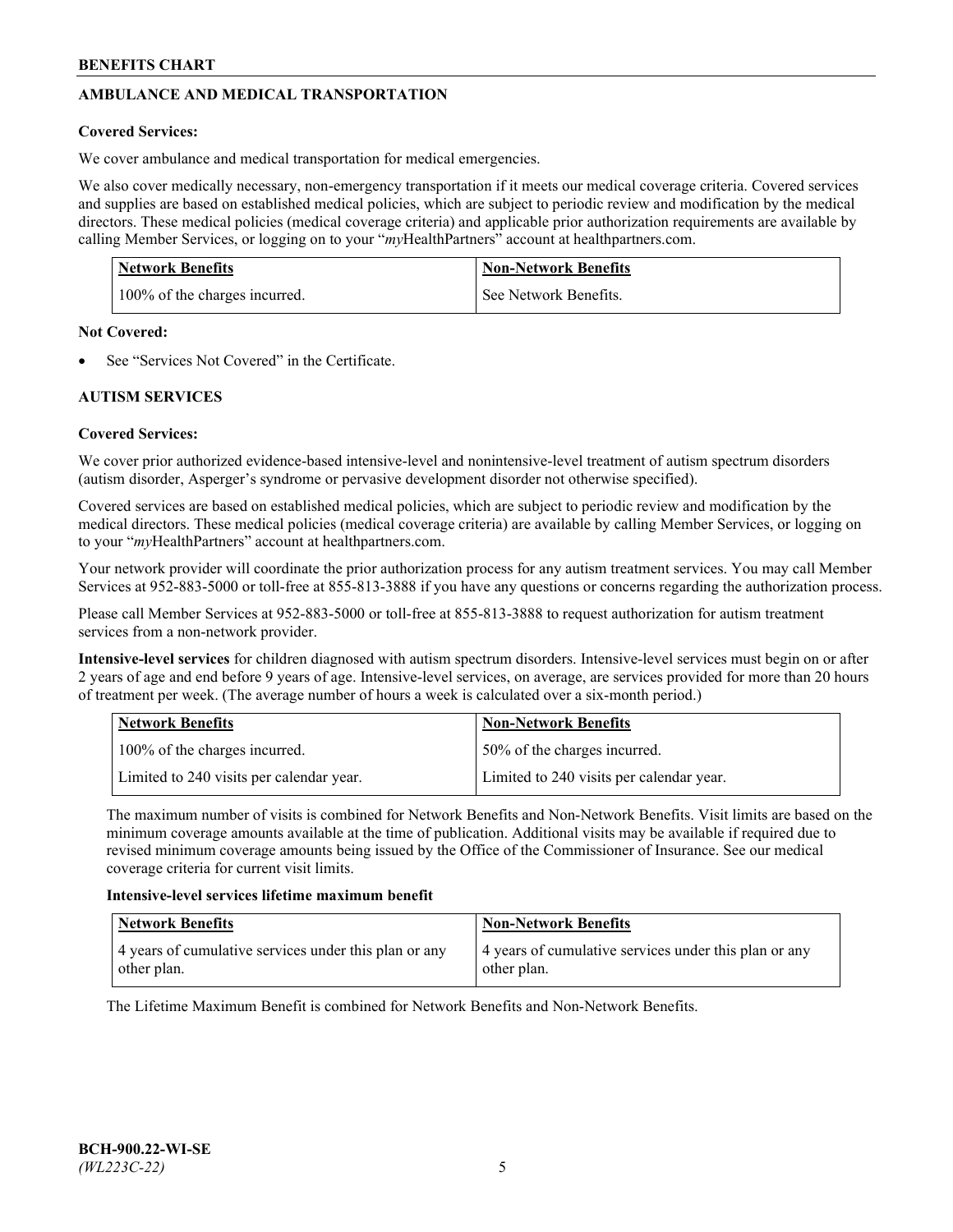**Nonintensive-level services** for Insureds diagnosed with autism spectrum disorders

| Network Benefits                         | <b>Non-Network Benefits</b>              |
|------------------------------------------|------------------------------------------|
| 100% of the charges incurred.            | 50% of the charges incurred.             |
| Limited to 120 visits per calendar year. | Limited to 120 visits per calendar year. |

The maximum number of visits is combined for Network Benefits and Non-Network Benefits. Visit limits are based on the minimum coverage amounts available at the time of publication. Additional visits may be available if required due to revised minimum coverage amounts being issued by the Office of the Commissioner of Insurance. See our medical coverage criteria for current visit limits.

# **Not Covered:**

See "Services Not Covered" in the Certificate.

# **BEHAVIORAL HEALTH SERVICES**

## **Covered Services:**

Covered services are based on established medical policies, which are subject to periodic review and modification by the medical directors. These medical policies (medical coverage criteria) are available by calling Member Services, or logging on to your "*my*HealthPartners" account at [healthpartners.com.](https://www.healthpartners.com/hp/index.html)

**Transitional treatment services:** These are services for the treatment of nervous or mental disorders and substance use disorders which are provided to an Insured in a less restrictive manner than are inpatient hospital services but in a more intensive manner than are outpatient services. Transitional treatment services are services offered by a provider, and certified by the Wisconsin Department of Health Services for each of the following (except the last bulleted item):

- Mental health services for covered adults in a day treatment program.
- Mental health services for covered children in a day hospital treatment program.
- Services for persons with chronic mental illness provided through a community support program.
- Residential treatment programs for covered persons with substance use disorder.
- Substance use disorder services in a day treatment program.
- Services for persons who are experiencing a mental health crisis or who are in a situation likely to turn into a mental health crisis if support is not provided.
- Intensive outpatient programs for the treatment of psychoactive substance use disorders provided in accordance with the patient placement criteria of the American Society of Addiction Medicine.

## **Mental health services**

We cover services for mental health diagnoses as described in the Diagnostic and Statistical Manual of Mental Disorders – Fifth Edition (DSM 5) (most recent edition).

We provide coverage for mental health treatment ordered by a Wisconsin court under a valid court order that is issued on the basis of a behavioral care evaluation performed by a licensed psychiatrist or doctoral level licensed psychologist, which includes a diagnosis and an individual treatment plan for care in the most appropriate, least restrictive environment. We must be given a copy of the court order and the behavioral care evaluation, and the service must be a covered benefit under this plan, and the service must be provided by a network provider, or other provider as required by law.

**Outpatient services:** We cover medically necessary outpatient professional mental health services for evaluation, crisis intervention, and treatment of mental health disorders.

A comprehensive diagnostic assessment will be used as the basis for a determination by a mental health professional, concerning the appropriate treatment and the extent of services required.

Outpatient services we cover for a diagnosed mental health condition include the following:

- Individual, group, family and multi-family therapy.
- Medication management provided by a physician, certified nurse practitioner, or physician's assistant.
- Psychological testing services for the purposes of determining the differential diagnoses and treatment planning for patients currently receiving behavioral health services.
- Partial hospitalization services in a licensed hospital or community mental health center.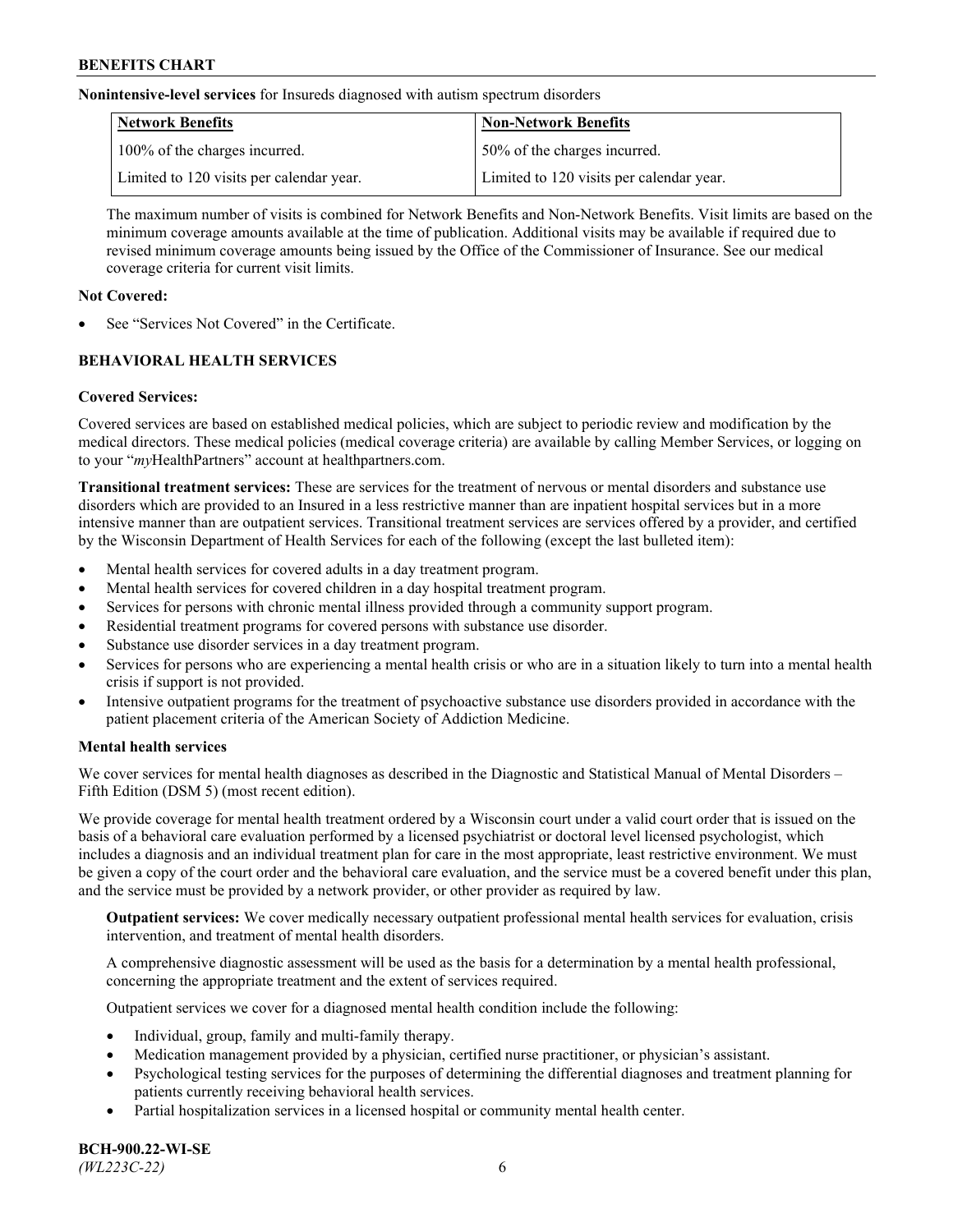- Psychotherapy and nursing services provided in the home if authorized by us.
- Treatment for gender dysphoria.

| <b>Network Benefits</b>       | <b>Non-Network Benefits</b>  |
|-------------------------------|------------------------------|
| 100% of the charges incurred. | 50% of the charges incurred. |

#### **Group therapy**

| Network Benefits              | Non-Network Benefits          |
|-------------------------------|-------------------------------|
| 100% of the charges incurred. | 150% of the charges incurred. |

#### **Inpatient services, including mental health residential treatment services:** We cover the following:

- Medically necessary inpatient services in a hospital and professional services for treatment of mental health disorders. Medical stabilization is covered under inpatient hospital services in the "Hospital and Skilled Nursing Facility Services" section.
- Medically necessary mental health residential treatment services. This care must be authorized by us and provided by a hospital or residential behavioral health treatment facility licensed by the local state or Department of Health and Human Services. Services not covered under this benefit include halfway houses, group homes, extended care facilities, shelter services, correctional services, detention services, transitional services, group residential services, foster care services and wilderness programs.

| <b>Network Benefits</b>       | Non-Network Benefits         |
|-------------------------------|------------------------------|
| 100% of the charges incurred. | 50% of the charges incurred. |

**Transitional treatment services:** We cover transitional treatment services described above for treatment of mental and nervous disorders.

| <b>Network Benefits</b>       | <b>Non-Network Benefits</b>  |
|-------------------------------|------------------------------|
| 100% of the charges incurred. | 50% of the charges incurred. |

#### **Substance use disorder treatment services**

We cover medically necessary services for assessments by a licensed alcohol and drug counselor and treatment of substance use disorders as defined in the latest edition of the DSM 5.

**Outpatient services:** We cover medically necessary outpatient professional services for diagnosis and treatment of substance use disorders. Substance use disorder treatment services must be provided by a program licensed by the local Department of Health Services.Outpatient services we cover for a diagnosed substance use disorder include the following:

- Individual, group, family, and multi-family therapy provided in an office setting.
- Opiate replacement therapy including methadone and buprenorphine treatment.

| Network Benefits              | Non-Network Benefits         |
|-------------------------------|------------------------------|
| 100% of the charges incurred. | 50% of the charges incurred. |

**Inpatient services:** We cover the following:

- Medically necessary inpatient services in a hospital or a licensed residential primary treatment center.
- Services provided in a hospital that is licensed by the local state and accredited by Medicare.
- Detoxification services in a hospital or community detoxification facility if it is licensed by the local Department of Health Services.

| Network Benefits              | <b>Non-Network Benefits</b>  |
|-------------------------------|------------------------------|
| 100% of the charges incurred. | 50% of the charges incurred. |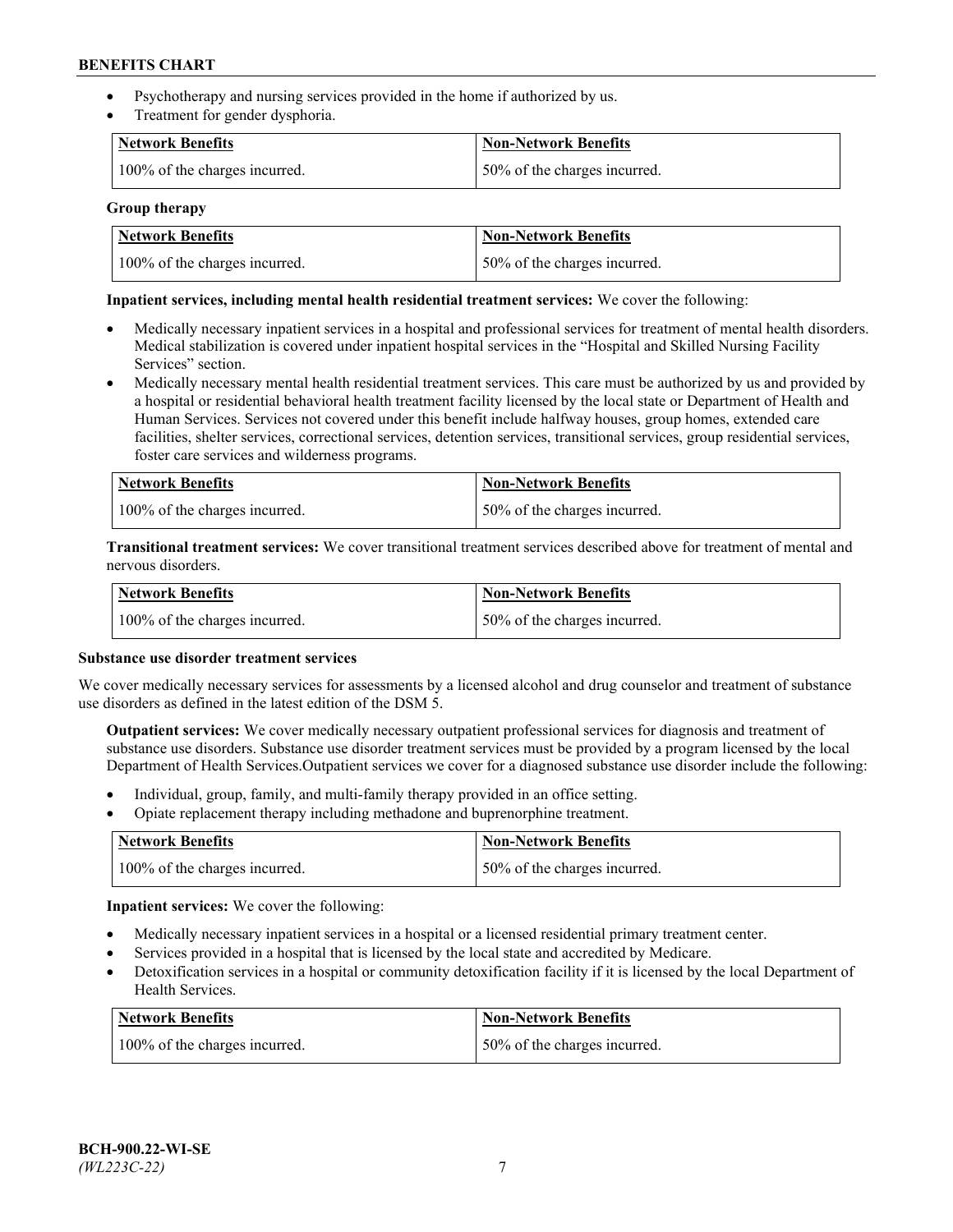**Transitional treatment services:** We cover transitional treatment services described above for treatment of substance use disorders.

| Network Benefits              | Non-Network Benefits          |
|-------------------------------|-------------------------------|
| 100% of the charges incurred. | 150% of the charges incurred. |

**Out-of-area services for Wisconsin students:** If a dependent child is a student in a school located in Wisconsin, but outside of our service area, we cover mental health and substance use disorder services as required under Wisconsin Statute 609.655.

- The student may have a clinical assessment from a local, non-network mental health or substance use disorder treatment provider at the network benefit level when prior authorized by us.
- If outpatient services are recommended in the clinical assessment, five outpatient visits from a non-network provider will be covered at the network benefit level.
- Our Medical Director will determine the need for continuing treatment by the non-network provider; additional visits may be approved.
- Coverage for the outpatient services will not be provided if the recommended treatment would keep the student from attending school on a regular basis or if the student is no longer attending the school full-time.

This benefit is subject to the limitations shown in this "Behavioral Health Services" section.

| Network Benefits              | Non-Network Benefits |
|-------------------------------|----------------------|
| 100% of the charges incurred. | Not applicable.      |

A dependent child enrolled in a school outside of the state of Wisconsin is not eligible for this benefit.

#### **Not Covered:**

See "Services Not Covered" in the Certificate.

# **CHIROPRACTIC SERVICES**

## **Covered Services:**

We cover chiropractic services for rehabilitative care. Chiropractic services are adjustments to any abnormal articulations of the human body, especially those of the spinal column, for the purpose of giving freedom of action to impinged nerves that may cause pain or deranged function.

Massage therapy which is performed in conjunction with other treatment/modalities by a chiropractor, is part of a prescribed treatment plan and is not billed separately is covered.

| <b>Network Benefits</b>       | <b>Non-Network Benefits</b>   |
|-------------------------------|-------------------------------|
| 100% of the charges incurred. | 150% of the charges incurred. |

#### **Not Covered:**

- Massage therapy for the purpose of comfort or convenience of the Insured.
- See "Services Not Covered" in the Certificate.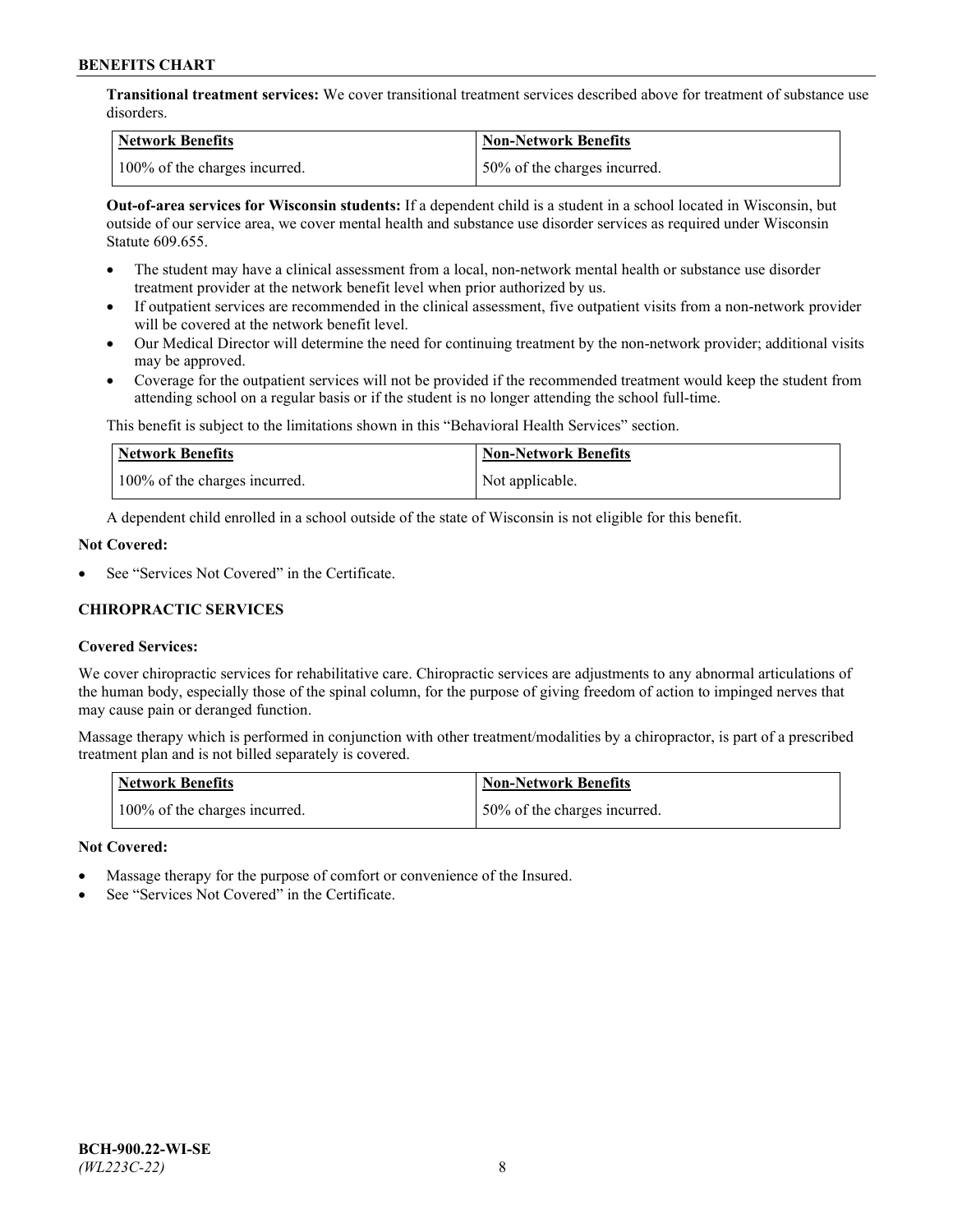# **CLINICAL TRIALS**

# **Covered Services:**

We cover certain routine services if you participate in a Phase I, Phase II, Phase III or Phase IV approved clinical trial that is conducted in relation to the prevention, detection, or treatment of cancer or other life-threatening disease or condition as defined in the Affordable Care Act. Approved clinical trials include (1) federally funded trials when the study or investigation is approved or funded by any of the federal agencies defined in the Public Health Services Act, section 2709 (d) (1) (A); (2) the study or investigation is conducted under an investigational new drug application reviewed by the Food and Drug Administration; and (3) the study or investigation is a drug trial that is exempt from having such an investigational new drug application. We cover routine patient costs for services that would be eligible under the Certificate and this Benefits Chart if the service were provided outside of a clinical trial.

| <b>Network Benefits</b>                                 | <b>Non-Network Benefits</b>                           |
|---------------------------------------------------------|-------------------------------------------------------|
| Coverage level is same as corresponding Network         | Coverage level is same as corresponding               |
| Benefits, depending on type of service provided such as | Non-Network Benefits, depending on type of service    |
| Office Visits for Illness or Injury, Inpatient or       | provided such as Office Visits for Illness or Injury, |
| Outpatient Hospital Services.                           | Inpatient or Outpatient Hospital Services.            |

## **Not Covered:**

- The investigative or experimental item, device or service itself.
- Items or services that are provided solely to satisfy data collection and analysis needs and that are not used in the direct clinical management of the patient.
- A service that is clearly inconsistent with widely accepted and established standards of care for a particular diagnosis.
- See "Services Not Covered" in the Certificate.

# **DENTAL SERVICES**

## **Covered Services:**

We cover services as described below.

**Accidental dental services:** We cover dentally necessary services to treat and restore damage done to sound, natural, unrestored teeth as a result of an accidental injury. Coverage is for damage caused by external trauma to face and mouth only, not for cracked or broken teeth, which result from biting or chewing. We cover restorations, root canals, crowns and replacement of teeth lost that are directly related to the accident in which the Insured was involved. We cover initial exam, x-rays and palliative treatment including extractions, and other oral surgical procedures directly related to the accident. Subsequent treatment must be initiated within the specified time-frame and must be directly related to the accident. We do not cover restoration and replacement of teeth that are not "sound and natural" at the time of the accident.

Full mouth rehabilitations to correct occlusion (bite) and malocclusion (misaligned teeth not due to the accident) are not covered.

When an implant-supported dental prosthetic treatment is pursued, the accidental dental benefit will be applied to the prosthetic procedure. Benefits are limited to the amount that would be paid toward the placement of a removable dental prosthetic appliance that could be used in the absence of implant treatment. Care must be provided or pre-authorized by a HealthPartners dentist.

| <b>Network Benefits</b>       | <b>Non-Network Benefits</b>  |
|-------------------------------|------------------------------|
| 100% of the charges incurred. | 50% of the charges incurred. |

For all accidental dental services, treatment and/or restoration must be initiated within six months of the date of the injury. Coverage is limited to the initial course of treatment and/or initial restoration. Services must be provided within 24 months of the date of injury to be covered.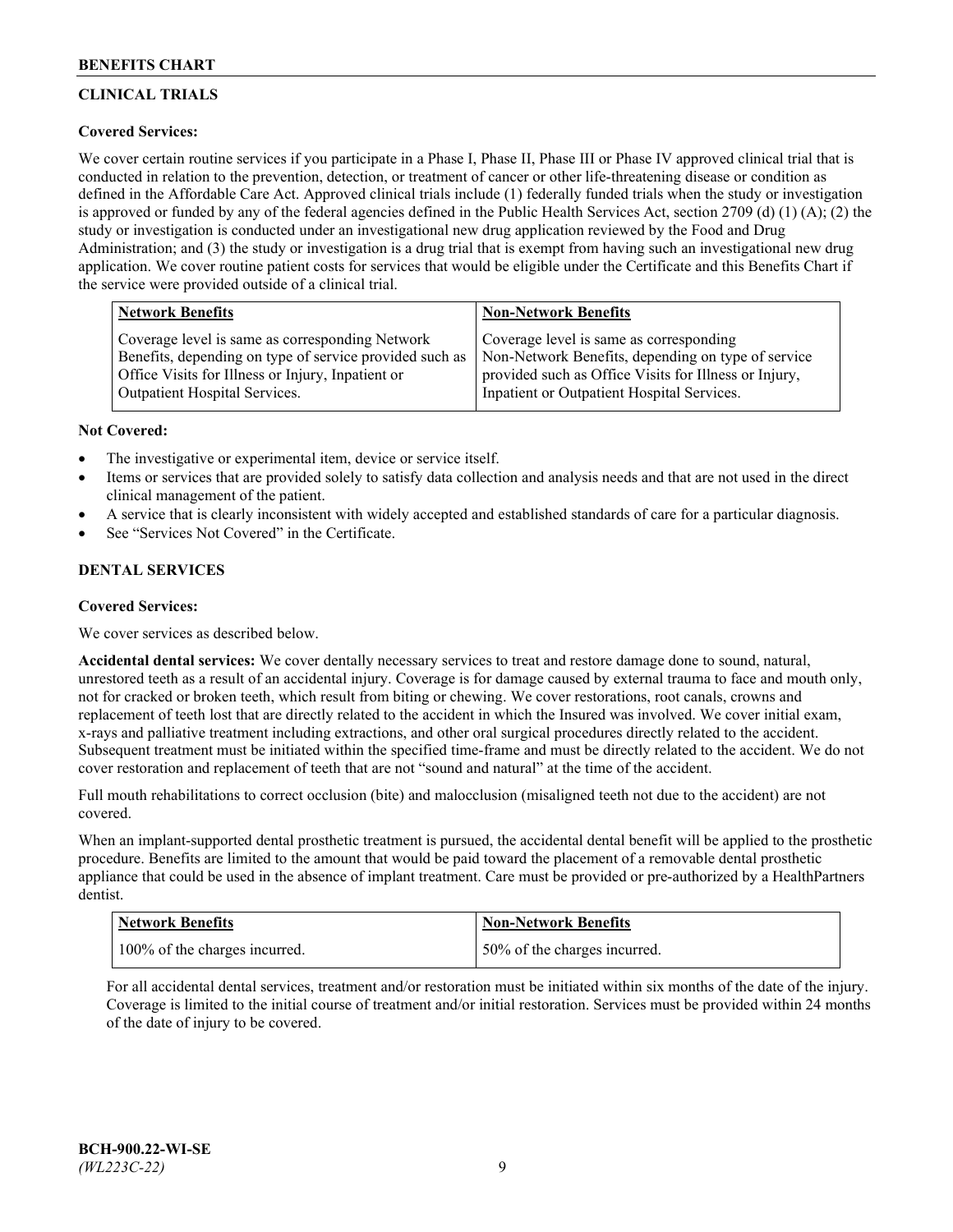# **Medical referral dental services**

**Medically necessary outpatient dental services:** We cover medically necessary outpatient dental services. Coverage is limited to dental services required for treatment of an underlying medical condition, e.g., removal of teeth to complete radiation treatment for cancer of the jaw, cysts and lesions.

| Network Benefits              | <b>Non-Network Benefits</b>  |
|-------------------------------|------------------------------|
| 100% of the charges incurred. | 50% of the charges incurred. |

**Medically necessary hospitalization and anesthesia for dental care:** We cover medically necessary hospitalization for dental care. This is limited to charges incurred by an Insured who: (1) is a child under age 5; (2) is severely disabled; (3) has a medical condition, and requires hospitalization or general anesthesia for dental care treatment; or (4) is a child between ages 5 and 12 and care in dental offices has been attempted unsuccessfully and usual methods of behavior modification have not been successful, or when extensive amounts of restorative care, exceeding four appointments, are required. Coverage is limited to facility and anesthesia charges. Oral surgeon/dentist professional fees are not covered. The following are examples, though not all-inclusive, of medical conditions which may require hospitalization for dental services: severe asthma, severe airway obstruction or hemophilia. Hospitalization required due to the behavior of the Insured or due to the extent of the dental procedure is not covered.

| Network Benefits              | <b>Non-Network Benefits</b>  |
|-------------------------------|------------------------------|
| 100% of the charges incurred. | 50% of the charges incurred. |

**Medical complications of dental care:** We cover medical complications of dental care. Treatment must be medically necessary care and related to medical complications of non-covered dental care, including complications of the head, neck, or substructures.

| Network Benefits              | Non-Network Benefits         |
|-------------------------------|------------------------------|
| 100% of the charges incurred. | 50% of the charges incurred. |

**Oral surgery:** We cover oral surgery. Coverage is limited to treatment of medical conditions requiring oral surgery, such as treatment of oral neoplasm, non-dental cysts, fracture of the jaws, trauma of the mouth and jaws, and any other oral surgery procedures provided as medically necessary dental services.

| Network Benefits              | <b>Non-Network Benefits</b>   |
|-------------------------------|-------------------------------|
| 100% of the charges incurred. | 150% of the charges incurred. |

**Treatment of cleft lip and cleft palate:** We cover treatment of cleft lip and cleft palate of a dependent child, including orthodontic treatment and oral surgery directly related to the cleft. Dental services which are not required for the treatment of cleft lip or cleft palate are not covered. If a dependent child covered under the Certificate and Benefits Chart is also covered under a dental plan which includes orthodontic services, that dental plan shall be considered primary for the necessary orthodontic services. Oral appliances are subject to the same copayment, conditions and limitations as durable medical equipment.

| <b>Network Benefits</b>                               | <b>Non-Network Benefits</b>                            |
|-------------------------------------------------------|--------------------------------------------------------|
| Coverage level is same as corresponding Network       | Coverage level is same as corresponding                |
| Benefits, depending on type of service provided, such | Non-Network Benefits, depending on type of service     |
| as Office Visits for Illness or Injury, Inpatient or  | provided, such as Office Visits for Illness or Injury, |
| Outpatient Hospital Services.                         | Inpatient or Outpatient Hospital Services.             |

**Treatment of temporomandibular disorder (TMD) and craniomandibular disorder (CMD):** We cover diagnostic procedures, surgical treatment and non-surgical treatment (including intraoral splint therapy devices) for temporomandibular disorder (TMD) and craniomandibular disorder (CMD), which is medically necessary care. Dental services which are not required to directly treat TMD or CMD are not covered.

| <b>Network Benefits</b>       | <b>Non-Network Benefits</b>   |
|-------------------------------|-------------------------------|
| 100% of the charges incurred. | 150% of the charges incurred. |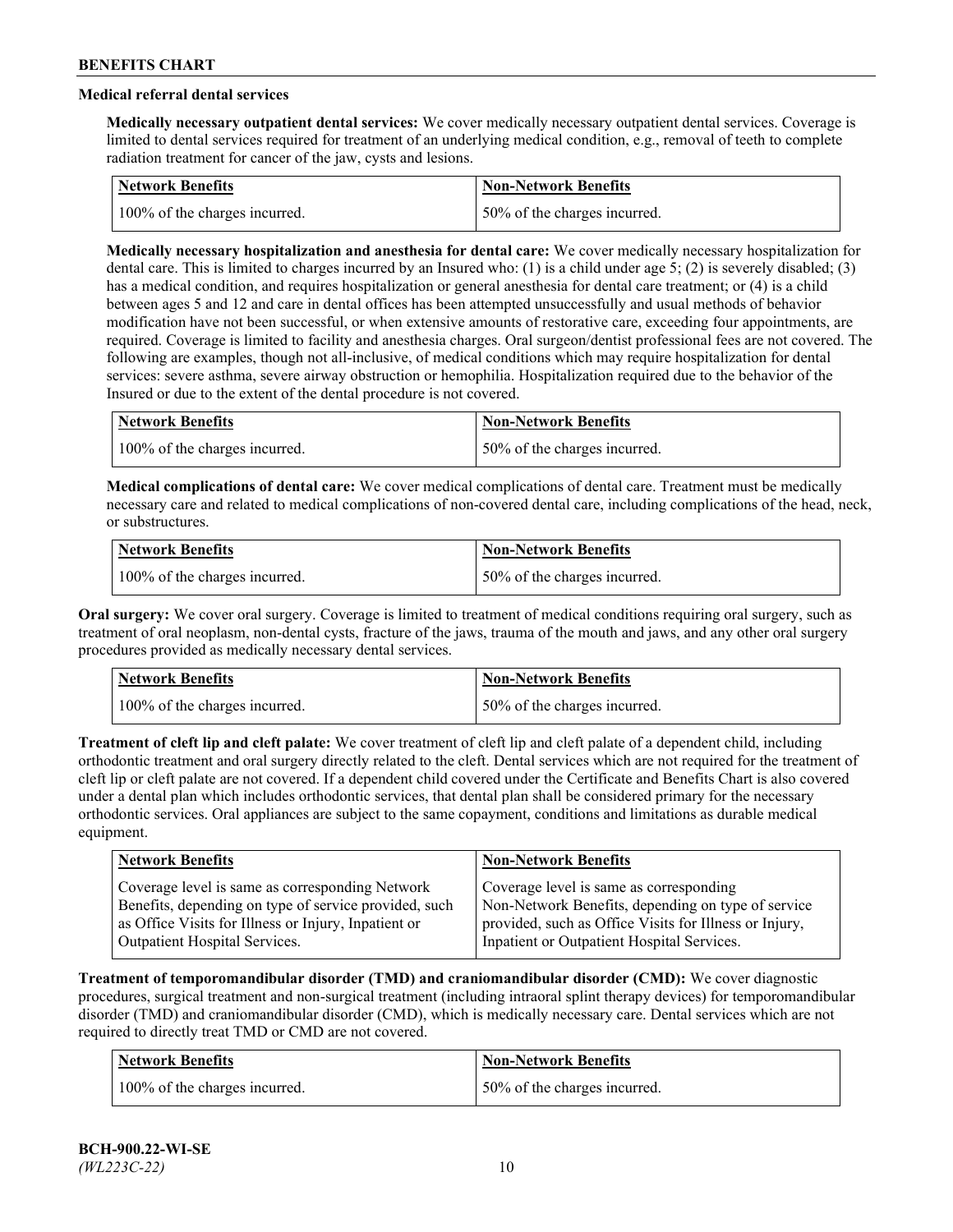# **Not Covered:**

- Dental treatment, procedures or services not listed in this Benefits Chart.
- Accident-related dental services if treatment is: (1) provided to teeth which are not sound and natural; (2) to teeth which have been restored; (3) initiated beyond six months from the date of the injury; (4) received beyond the initial treatment or restoration; or (5) received beyond 24 months from the date of injury.
- Oral surgery to remove wisdom teeth.
- Orthognathic treatment or procedures and all related services.
- See "Services Not Covered" in the Certificate.

#### **DIABETES AND HYPERTENSION DISEASE MANAGEMENT PROGRAM**

#### **Covered Services:**

If you meet criteria for coverage, you may qualify for the Diabetes and/or Hypertension Disease Management Program.

The program covers group health coaching which focuses on weight loss, exercise, behavior modification and health education through Omada Health.

| Network Benefits                                            | <b>Non-Network Benefits</b> |
|-------------------------------------------------------------|-----------------------------|
| 100% of the charges incurred.<br>Deductible does not apply. | Not applicable.             |

#### **Not Covered:**

See "Services Not Covered" in the Certificate.

# **DIABETIC EQUIPMENT AND SUPPLIES**

#### **Covered Services:**

We cover physician prescribed medically appropriate and necessary drugs and supplies used in the management and treatment of diabetes for Insureds with gestational, Type I or Type II diabetes including durable diabetic equipment and disposable supplies, as described below.

Certain items are only covered if your condition meets our coverage criteria and obtained through an authorized vendor. For more information on what we cover and any prior authorization requirements, call Member Services or log on to your "*my*HealthPartners" account at [healthpartners.com.](http://www.healthpartners.com/)

Insulin and medications for diabetes are covered as outpatient drugs under the "Prescription Drug Services" section.

**Pumps and pump supplies.** These include diabetic insulin pumps, diabetic infusion pumps and infusion pump supplies such as infusion sets, tubing, connectors and syringe reservoirs.

| <b>Network Benefits</b>                                                                 | <b>Non-Network Benefits</b>  |
|-----------------------------------------------------------------------------------------|------------------------------|
| Pumps received at a pharmacy:<br>100% of the charges incurred.                          | 50% of the charges incurred. |
| Pumps received from a non-pharmacy<br>approved vendor:<br>100% of the charges incurred. |                              |

## **All other durable equipment and diabetic supplies**

Durable Diabetic Equipment and Supplies. These include continuous glucose monitoring system (CGMS), transmitter, sensors and receivers, diabetic blood glucose monitors and control/calibrating solutions (for checking accuracy or testing equipment and test strips).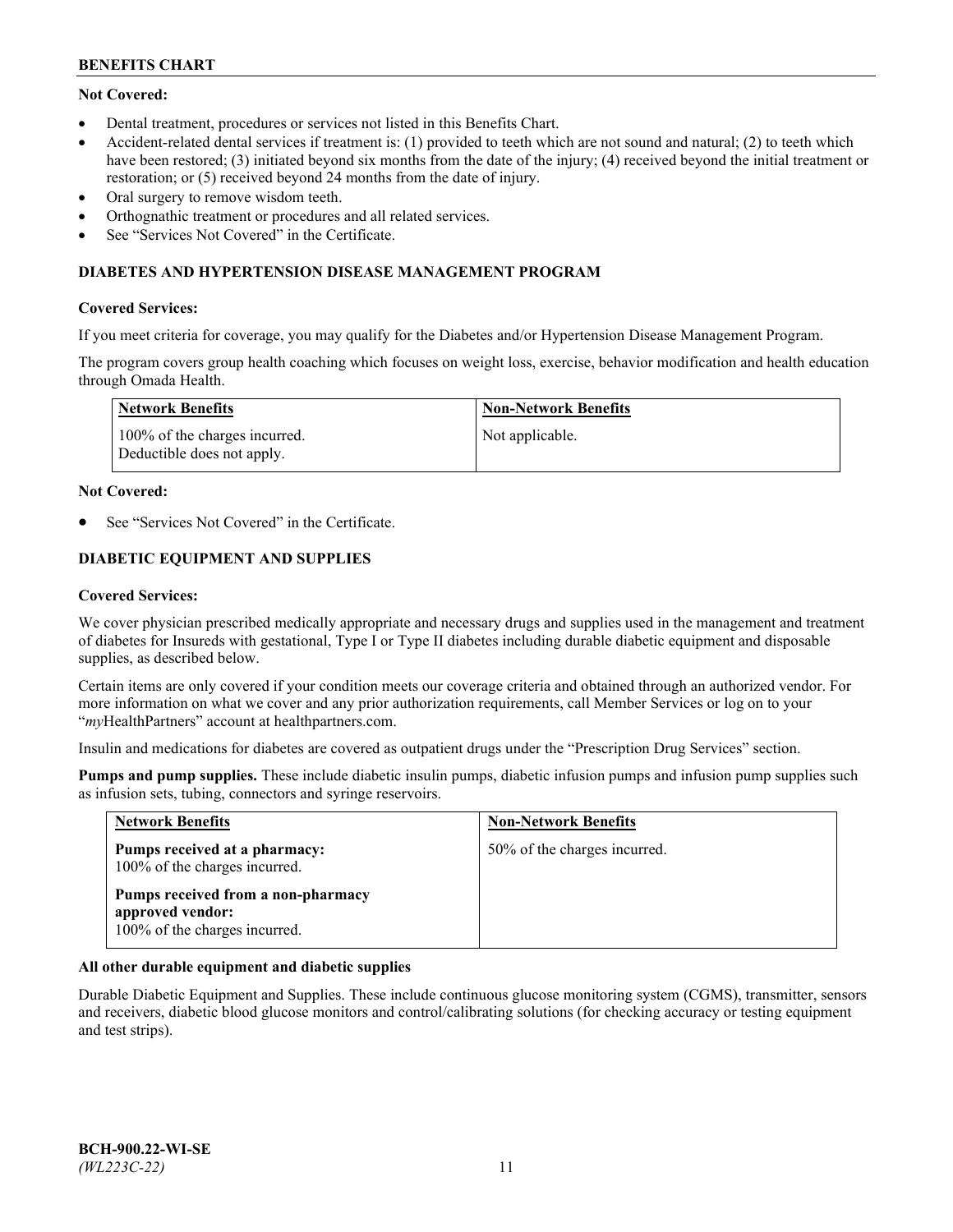Disposable Diabetic Supplies. These are one-time use supplies, including syringes, lancets, lancet devices, blood and urine ketone test strips, and needles.

Certain diabetic supplies and equipment must be purchased at a pharmacy.

| <b>Network Benefits</b>                                                                                               | <b>Non-Network Benefits</b>  |
|-----------------------------------------------------------------------------------------------------------------------|------------------------------|
| If received through a pharmacy:<br>100% of the charges incurred.                                                      | 50% of the charges incurred. |
| If received through a non-pharmacy provider:<br>100% of the charges incurred if purchased from an<br>approved vendor. |                              |

#### **Limitations:**

- No more than a 93-day supply of diabetic supplies are covered and dispensed at a time.
- We require that certain diabetic supplies and equipment be purchased at a pharmacy.
- Diabetic supplies and equipment are limited to certain models and brands.
- Durable medical equipment and supplies must be obtained from or repaired by approved vendors.
- Covered services and supplies are based on established medical policies which are subject to periodic review and modification by the medical directors. Our coverage policy for diabetic supplies includes information on our required models and brands. These medical policies (medical coverage criteria) are available by calling Member Services, or logging on to your "myHealthPartners" account at [healthpartners.com.](http://www.healthpartners.com/)

#### **Not Covered:**

- Replacement or repair of any covered items, if the items are (i) damaged or destroyed by misuse, abuse or carelessness, (ii) lost; or (iii) stolen.
- Duplicate or similar items.
- Labor and related charges for repair of any covered items which are more than the cost of replacement by an approved vendor.
- Batteries for monitors and equipment.
- Sales tax, mailing, delivery charges, service call charges.
- See "Services Not Covered" in the Certificate.

# **DIAGNOSTIC IMAGING SERVICES**

#### **Covered Services:**

We cover diagnostic imaging, when ordered by a provider and provided in a clinic or outpatient hospital facility.

For Network Benefits, non-emergent, scheduled outpatient Magnetic Resonance Imaging (MRI) and Computed Tomography (CT) must be provided at a designated facility. Your physician or facility will obtain or verify prior authorization for these services, as needed.

We cover services provided in a clinic or outpatient hospital facility. To see the benefit level for inpatient hospital or skilled nursing facility services, see benefits under "Inpatient Hospital and Skilled Nursing Facility Services".

#### **Outpatient magnetic resonance imaging (MRI) and computed tomography (CT)**

| <b>Network Benefits</b>       | <b>Non-Network Benefits</b>   |
|-------------------------------|-------------------------------|
| 100% of the charges incurred. | 150% of the charges incurred. |

## **All other outpatient diagnostic imaging services**

#### **Services for illness or injury**

| <b>Network Benefits</b>       | <b>Non-Network Benefits</b>  |
|-------------------------------|------------------------------|
| 100% of the charges incurred. | 50% of the charges incurred. |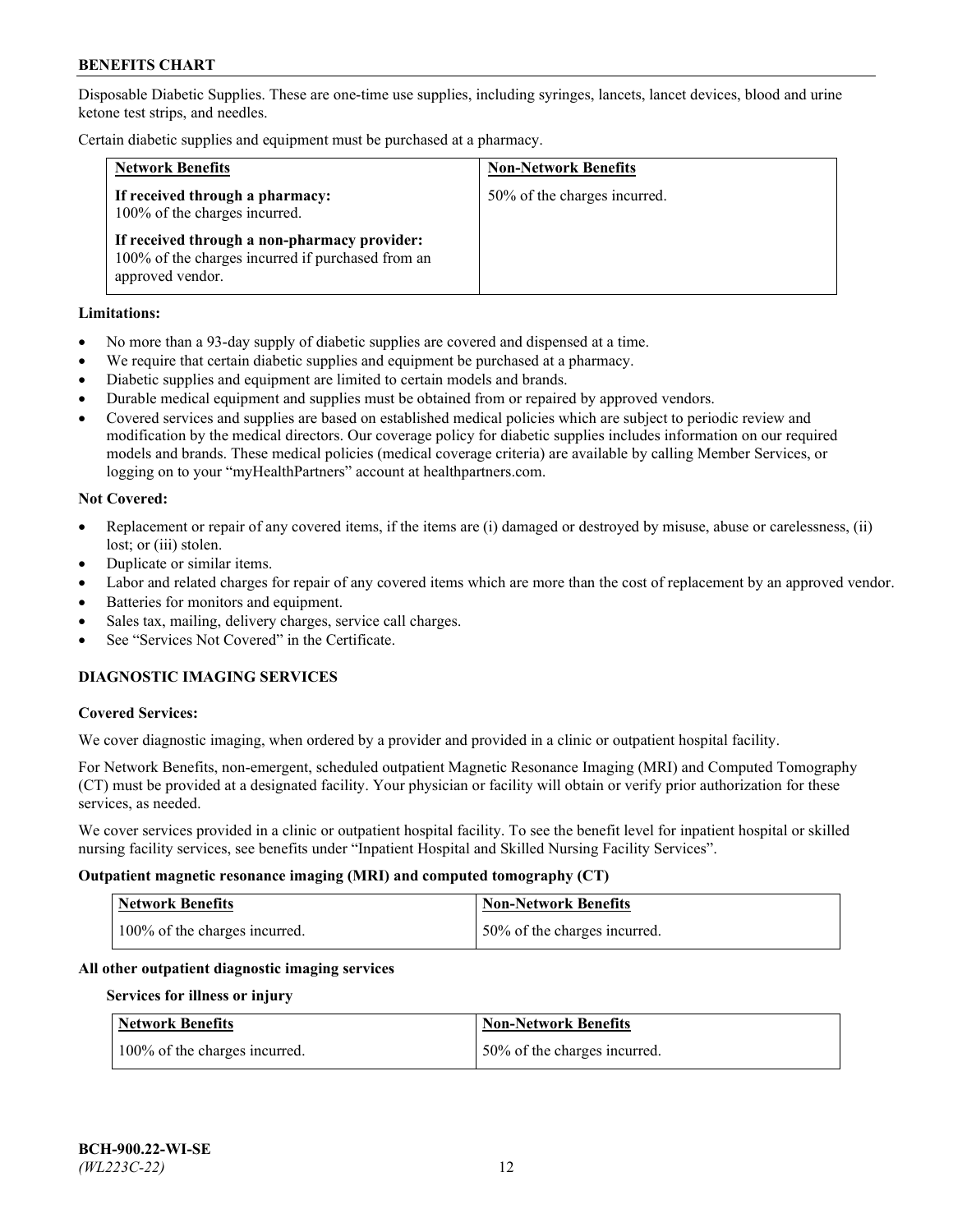#### **Preventive services (MRI/CT procedures are not considered preventive)**

Diagnostic imaging services associated with preventive services are covered at the benefit level shown in the "Preventive Services" section of this Benefits Chart.

#### **Not Covered:**

See "Services Not Covered" in the Certificate.

# **DURABLE MEDICAL EQUIPMENT, PROSTHETICS, ORTHOTICS AND SUPPLIES**

#### **Covered Services:**

We cover equipment and services, as described below.

We cover durable medical equipment and services, prosthetics, orthotics and supplies, subject to the limitations below, including certain disposable supplies and enteral feedings.

We cover external hearing aids, cochlear implants, and related treatment prescribed by a physician or by a licensed audiologist for Insureds under 18 years of age who have hearing loss.

We also cover basic hearing aids for Insureds age 18 or older for the correction of a hearing impairment.

Osseointegrated or bone-anchored hearing aids are only covered for Insureds who have hearing loss that is not correctable by any other procedure.

Hearing aids are limited to one basic, standard hearing aid for each ear every three years.

A basic hearing aid is defined as a hearing device that consists of a microphone, amplifier, volume control, battery and receiver, which is up to date using the latest technology. It does not include upgrades above and beyond the functionality of a basic hearing aid, including, but not limited to, hearing improvements for group settings, background noise, Bluetooth/remote control functionality, or extended warranties. Charges for upgrades above the cost of a basic, standard hearing aid are not covered.

Diabetic equipment and supplies are covered under the "Diabetic Equipment and Supplies" section.

#### **Special dietary treatment for phenylketonuria (PKU) if it meets our medical coverage criteria**

| <b>Network Benefits</b>       | <b>Non-Network Benefits</b>  |
|-------------------------------|------------------------------|
| 100% of the charges incurred. | 50% of the charges incurred. |

## **Oral amino acid based elemental formula if it meets our medical coverage criteria**

| <b>Network Benefits</b>       | Non-Network Benefits         |
|-------------------------------|------------------------------|
| 100% of the charges incurred. | 50% of the charges incurred. |

#### **All other durable medical equipment, prosthetics, orthotics and supplies**

| <b>Network Benefits</b>       | <b>Non-Network Benefits</b>  |
|-------------------------------|------------------------------|
| 100% of the charges incurred. | 50% of the charges incurred. |

#### **Limitations:**

Coverage of durable medical equipment is limited by the following:

- Payment will not exceed the cost of an alternate piece of equipment or service that is effective and medically necessary.
- For prosthetic benefits, other than oral appliances for cleft lip and cleft palate, payment will not exceed the cost of an alternate piece of equipment or service that is effective, medically necessary and enables Insureds to conduct standard activities of daily living.
- We reserve the right to determine if an item will be approved for rental vs. purchase.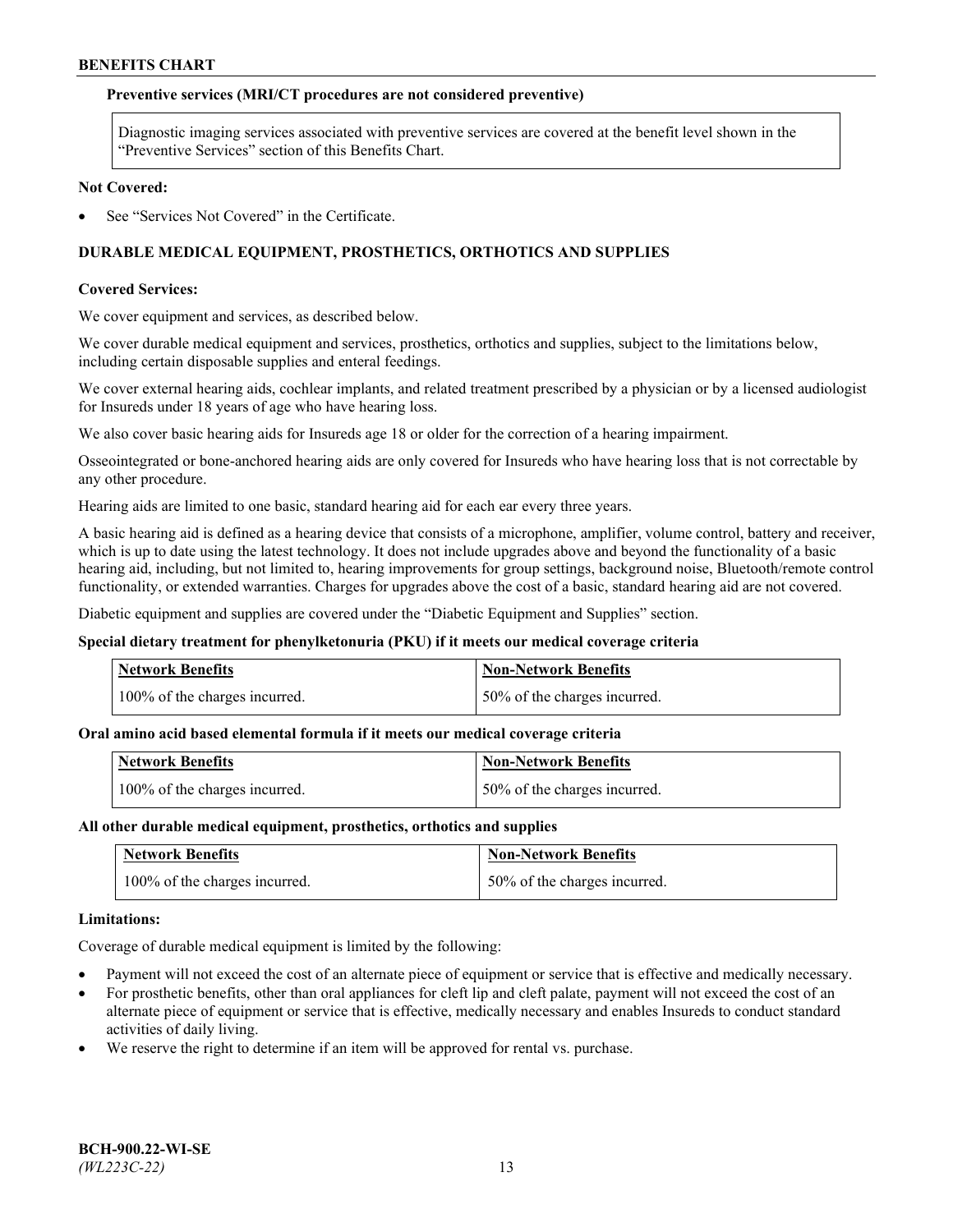- Durable medical equipment and supplies must be obtained from or repaired by approved vendors.
- Covered services and supplies are based on established medical policies which are subject to periodic review and modification by the medical or dental directors. Our medical policy for diabetic supplies includes information on our required models and brands. These medical policies (medical coverage criteria) are available by calling Member Services, or logging on to your "*my*HealthPartners" account a[t healthpartners.com.](http://www.healthpartners.com/)

# **Not Covered:**

Items which are not eligible for coverage include, but are not limited to:

- Replacement or repair of any covered items, if the items are (i) damaged or destroyed by misuse, abuse or carelessness, (ii) lost; or (iii) stolen.
- Duplicate or similar items.
- Labor and related charges for repair of any covered items which are more than the cost of replacement by an approved vendor.
- Sales tax, mailing, delivery charges, service call charges.
- Items which are primarily educational in nature or for hygiene, vocation, comfort, convenience or recreation.
- Communication aids or devices: equipment to create, replace or augment communication abilities including, but not limited to, speech processors, receivers, communication boards, or computer or electronic assisted communication.
- Implantable and osseointegrated or bone-anchored hearing aids and their fitting, except as specifically described in this Benefits Chart. This exclusion does not apply to cochlear implants.
- Eyeglasses, contact lenses and their fitting, measurement and adjustment, except as specifically described in this Benefits Chart.
- Hair prostheses (wigs).
- Household equipment which primarily has customary uses other than medical, such as, but not limited to, exercise cycles, air purifiers, central or unit air conditioners, water purifiers, non-allergenic pillows, mattresses or waterbeds.
- Household fixtures including, but not limited to, escalators or elevators, ramps, swimming pools and saunas.
- Modifications to the structure of the home including, but not limited to, wiring, plumbing or charges for installation of equipment.
- Vehicle, car or van modifications including, but not limited to, hand brakes, hydraulic lifts and car carrier.
- Rental equipment while owned equipment is being repaired by non-contracted vendors, beyond one month rental of medically necessary equipment.
- Other equipment and supplies, including but not limited to assistive devices, that we determine are not eligible for coverage.
- See "Services Not Covered" in the Certificate.

# **EMERGENCY AND URGENTLY NEEDED CARE SERVICES**

## **Covered Services:**

We cover services for emergency care and urgently needed care if the services are otherwise eligible for coverage under the Certificate.

**Urgently needed care.** These are services to treat an unforeseen illness or injury that:

- are required in order to prevent a serious deterioration in your health; and
- cannot be delayed until the next available clinic or office hours.

| <b>Network Benefits</b>       | Non-Network Benefits  |
|-------------------------------|-----------------------|
| 100% of the charges incurred. | See Network Benefits. |

**Emergency care.** These are services to treat:

- the sudden, unexpected onset of illness or injury which, if left untreated or unattended until the next available clinic or office hours, would result in hospitalization; or
- a condition requiring professional health services immediately necessary to preserve life or stabilize health.

Emergency care includes emergency services as defined in Division BB, Title I, Section 102 of the Consolidated Appropriations Act of 2021.

When reviewing claims for coverage of emergency services, our medical director will take into consideration a reasonable layperson's belief that the circumstances required immediate medical care that could not wait until the next working day or next available clinic appointment.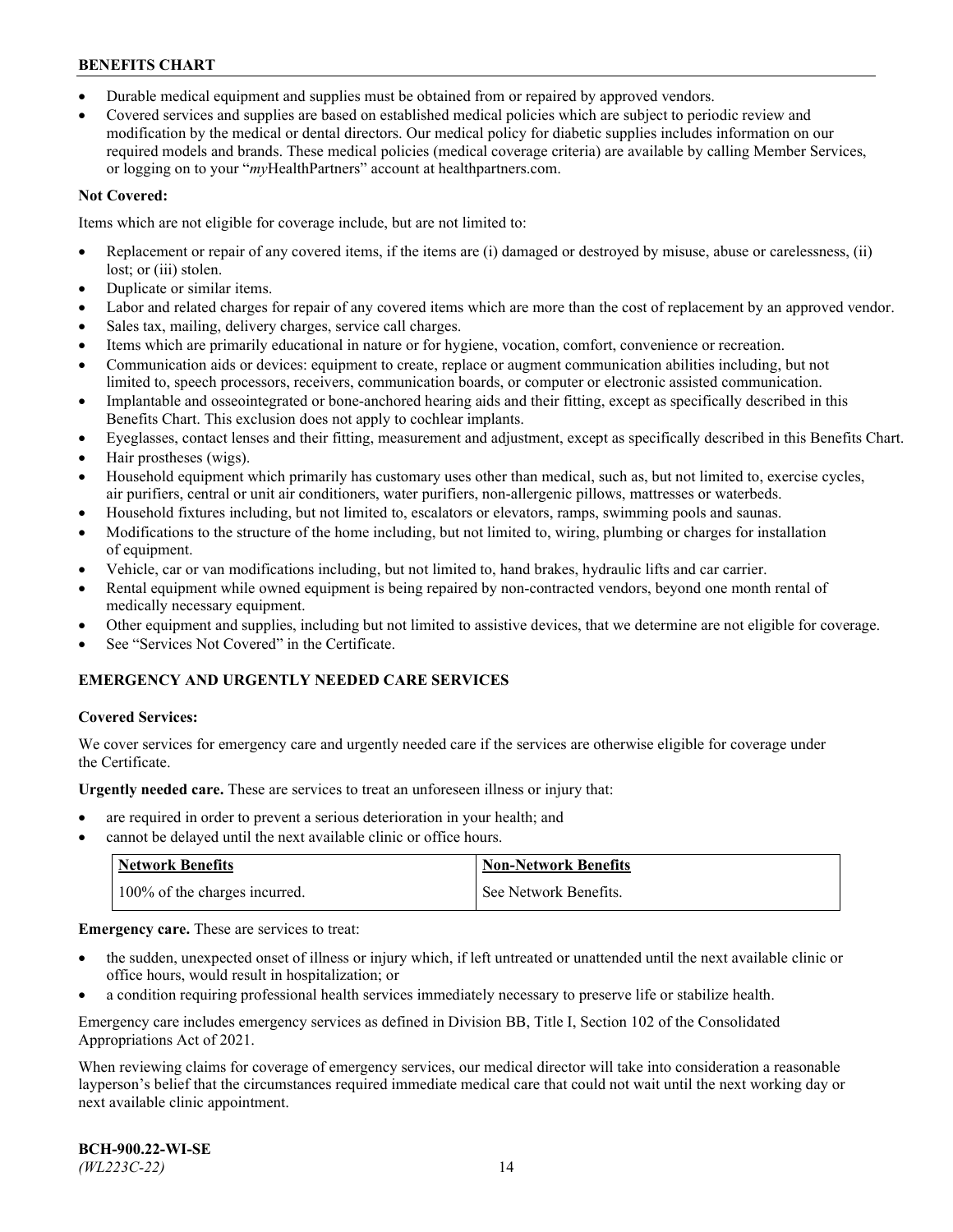#### **Emergency care in a hospital emergency room, including professional services of a physician**

| <b>Network Benefits</b>       | <b>Non-Network Benefits</b> |
|-------------------------------|-----------------------------|
| 100% of the charges incurred. | See Network Benefits.       |

#### **Inpatient emergency care in a hospital**

| <b>Network Benefits</b>       | <b>Non-Network Benefits</b> |
|-------------------------------|-----------------------------|
| 100% of the charges incurred. | See Network Benefits.       |

#### **Not Covered:**

• See "Services Not Covered" in the Certificate.

# **GENE THERAPY**

## **Covered Services:**

We cover gene therapy treatment if it meets our medical coverage criteria.

| <b>Network Benefits</b>                                                                                                                                                                                 | <b>Non-Network Benefits</b> |
|---------------------------------------------------------------------------------------------------------------------------------------------------------------------------------------------------------|-----------------------------|
| Coverage level is same as corresponding Network<br>Benefits, depending on type of service provided such as<br>Office Visits for Illness or Injury, Inpatient or<br><b>Outpatient Hospital Services.</b> | No coverage.                |

#### **Limitations:**

- Gene therapy must be provided by a designated provider.
- Specific types of gene therapy are limited to therapies and conditions specified in our medical coverage criteria.

## **Not Covered:**

See "Services Not Covered" in the Certificate.

# **HEALTH EDUCATION**

## **Covered Services:**

We cover education for preventive services and education for the management of chronic health problems (such as diabetes).

| <b>Network Benefits</b>                                     | <b>Non-Network Benefits</b>  |
|-------------------------------------------------------------|------------------------------|
| 100% of the charges incurred.<br>Deductible does not apply. | 50% of the charges incurred. |

#### **Not Covered:**

See "Services Not Covered" in the Certificate.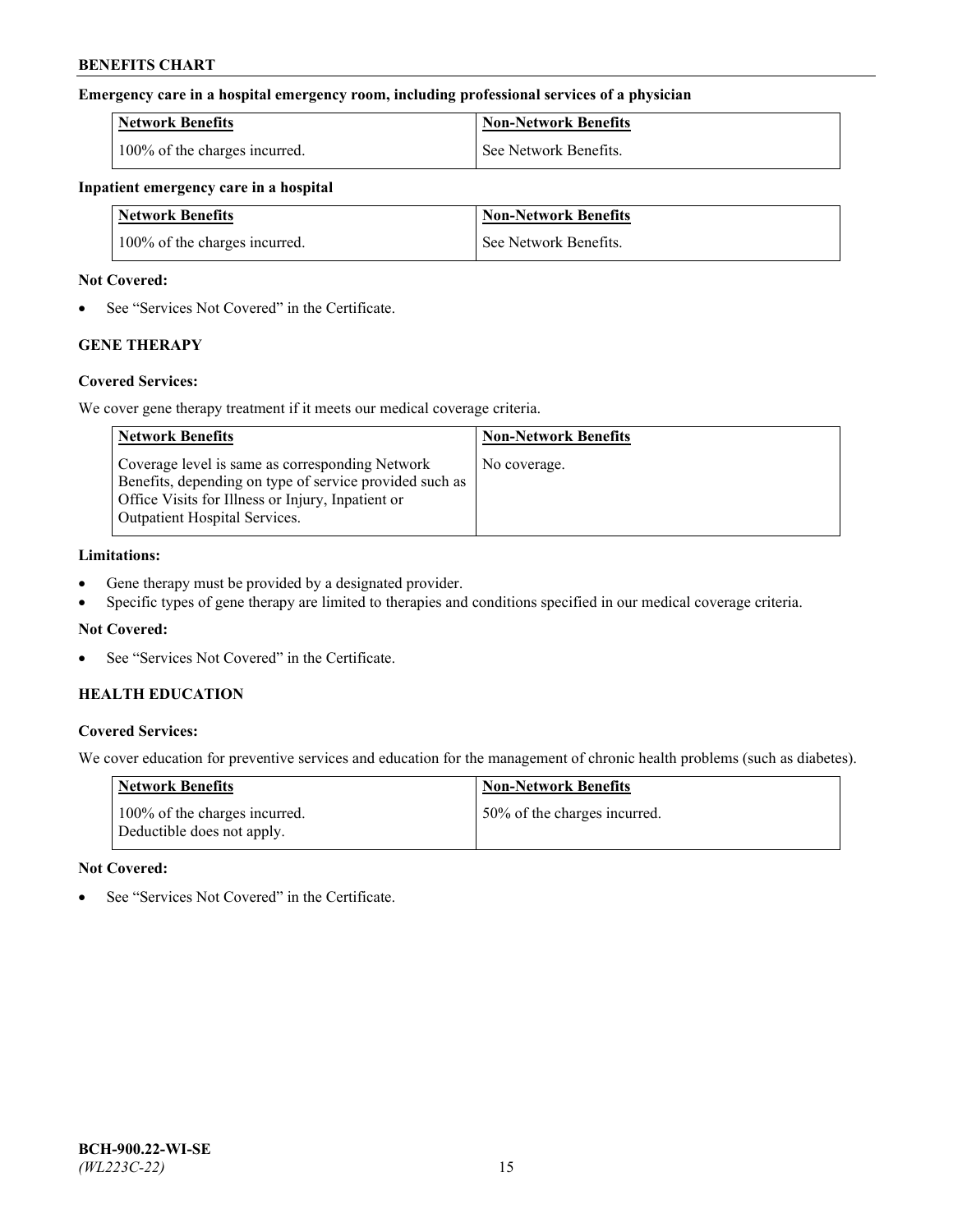# **HOME-BASED COMPREHENSIVE HEALTH RISK ASSESSMENT**

#### **Covered Services:**

If you meet our criteria for coverage, you may qualify for our home-based comprehensive health risk assessment program. The program covers a health assessment with a designated nurse practitioner.

| Network Benefits                                            | <b>Non-Network Benefits</b> |
|-------------------------------------------------------------|-----------------------------|
| 100% of the charges incurred.<br>Deductible does not apply. | No coverage.                |

#### **Not Covered:**

See "Services Not Covered" in the Certificate.

# **HOME HEALTH SERVICES**

#### **Covered Services:**

We cover skilled nursing services, physical therapy, occupational therapy, speech therapy, respiratory therapy and other therapeutic services, non-routine prenatal and postnatal services, routine postnatal well child visits as described in our medical coverage criteria, phototherapy services for newborns, home health aide services and other eligible home health services when provided in your home, if you are homebound (i.e., unable to leave home without considerable effort due to a medical condition). Lack of transportation does not constitute homebound status. For phototherapy services for newborns and high risk prenatal services, supplies and equipment are included.

We cover total parenteral nutrition/intravenous ("TPN/IV") therapy, equipment, supplies and drugs in connection with IV therapy. IV line care kits are covered under Durable Medical Equipment.

We cover palliative care benefits. Palliative care includes symptom management, education and establishing goals of care. We waive the requirement that you be homebound for a limited number of home visits for palliative care (as shown in this Benefits Chart), if you have a life-threatening, non-curable condition which has a prognosis of survival of two years or less. Additional palliative care visits are eligible under the home health services benefit if you are homebound and meet all other requirements defined in this section.

You do not need to be homebound to receive total parenteral nutrition/intravenous ("TPN/IV") therapy.

Home health services are eligible and covered only when:

- medically necessary; and
- provided as rehabilitative care, terminal care or maternity care; and
- ordered by a physician, and included in the written home care plan.

#### **Physical therapy, occupational therapy, speech therapy, respiratory therapy, home health aide services and palliative care**

| Network Benefits              | <b>Non-Network Benefits</b>  |
|-------------------------------|------------------------------|
| 100% of the charges incurred. | 50% of the charges incurred. |

**TPN/IV therapy, skilled nursing services, non-routine prenatal/postnatal services, and phototherapy**

| Network Benefits              | Non-Network Benefits         |
|-------------------------------|------------------------------|
| 100% of the charges incurred. | 50% of the charges incurred. |

Each 24-hour visit (or shifts up to 24-hour visits) equals one visit and counts toward the Maximum visits for all other services shown below. Any visit that lasts less than 24 hours regardless of the length of the visit, will count as one visit toward the Maximum visits for all other services shown below. All visits must be medically necessary and benefit eligible.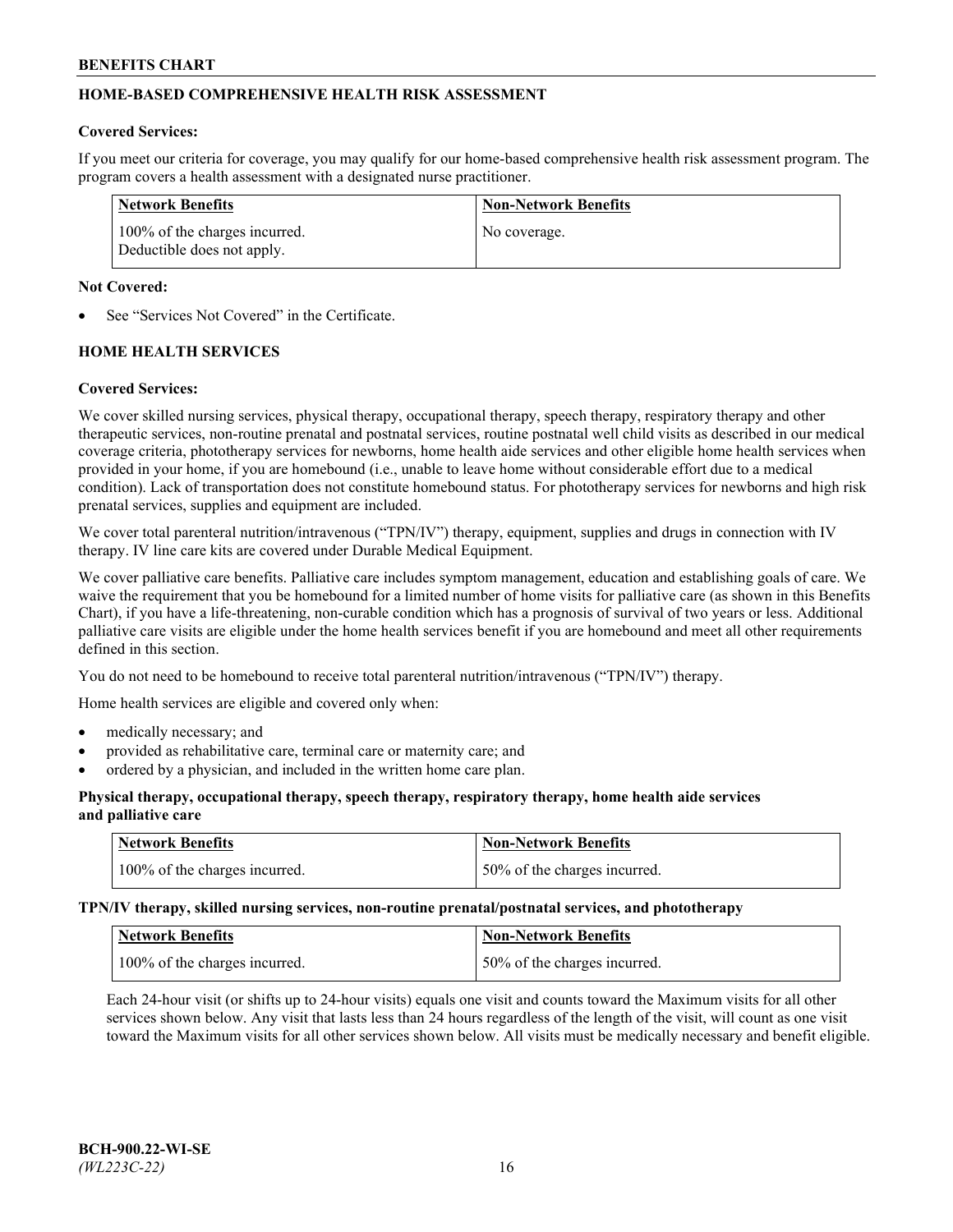## **Routine postnatal well child visit**

| <b>Network Benefits</b>                                     | <b>Non-Network Benefits</b>  |
|-------------------------------------------------------------|------------------------------|
| 100% of the charges incurred.<br>Deductible does not apply. | 50% of the charges incurred. |

#### **Maximum visits for palliative care**

If you are eligible to receive palliative care in the home and you are not homebound, there is a maximum of 12 visits per calendar year.

#### **Maximum visits for all services other than palliative care**

| <b>Network Benefits</b>      | <b>Non-Network Benefits</b>  |
|------------------------------|------------------------------|
| 60 visits per calendar year. | 30 visits per calendar year. |

Each visit provided under the Network Benefits and Non-Network Benefits counts toward the maximums shown under both Maximum visits sections. The routine postnatal well child visits do not count toward the visit limit.

#### **Limitations:**

- Home health services are not provided as a substitute for a primary caregiver in the home or as relief (respite) for a primary caregiver in the home. We will not reimburse family members or residents in your home for the above services.
- A service shall not be considered a skilled nursing service merely because it is performed by, or under the direct supervision of, a licensed nurse. Where a service (such as tracheotomy suctioning or ventilator monitoring) or like services, can be safely and effectively performed by a non-medical person (or self-administered), without the direct supervision of a licensed nurse, the service shall not be regarded as a skilled nursing service, whether or not a skilled nurse actually provides the service. The unavailability of a competent person to provide a non-skilled service shall not make it a skilled service when a skilled nurse provides it. Only the skilled nursing component of so-called "blended" services (i.e. services which include skilled and non-skilled components) are covered under this Benefits Chart.

#### **Not Covered:**

- Financial or legal counseling services.
- Housekeeping or meal services in your home.
- Private duty nursing services.
- Services provided by a family member or enrollee, or a resident in the enrollee's home.
- Vocational rehabilitation and recreational or educational therapy. Recreation therapy is therapy provided solely for the purpose of recreation, including, but not limited to: (a) requests for physical therapy or occupational therapy to improve athletic ability, and (b) braces or guards to prevent sports injuries.
- See "Services Not Covered" in the Certificate.

# **HOME HOSPICE SERVICES**

#### **Applicable Definitions:**

**Part-time.** This is up to two hours of service per day, more than two hours is considered continuous care.

**Continuous Care.** This is from two to twelve hours of service per day provided by a registered nurse, licensed practical nurse, or home health aide, during a period of crisis in order to maintain a terminally ill patient at home.

**Appropriate Facility.** This is a nursing home, hospice residence, or other inpatient facility.

**Custodial Care Related to Hospice Services.** This means providing assistance in the activities of daily living and the care needed by a terminally ill patient which can be provided by primary caregiver (i.e., family member or friend) who is responsible for the patient's home care.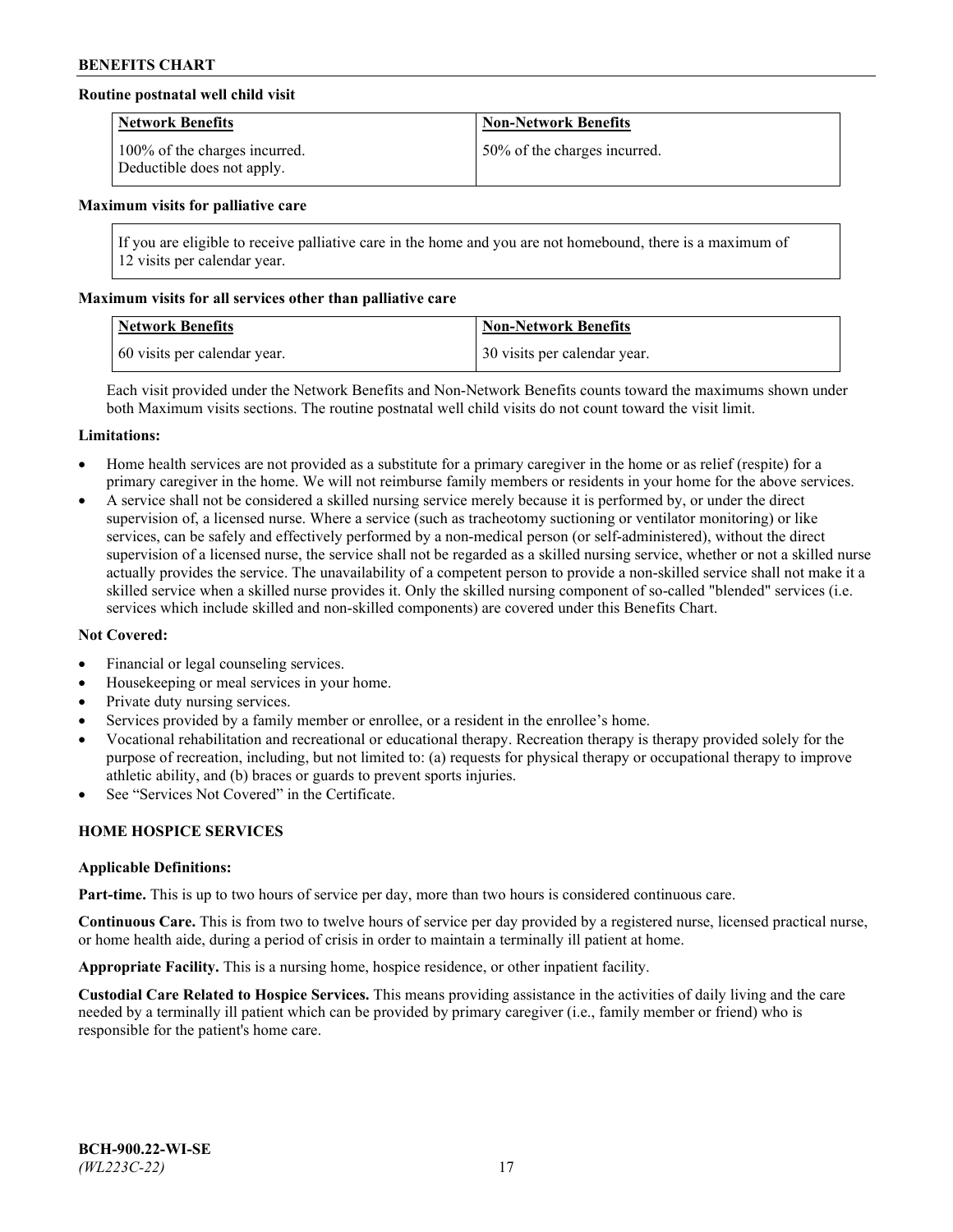#### **Covered Services:**

**Home hospice program.** We cover the services described below if you are terminally ill and accepted as a home hospice program participant. You must meet the eligibility requirements of the program, and elect to receive services through the home hospice program. The services will be provided in your home, with inpatient care available when medically necessary as described below. If you elect to receive hospice services, you do so in lieu of curative treatment for your terminal illness for the period you are enrolled in the home hospice program.

**Eligibility:** In order to be eligible to be enrolled in the home hospice program, you must: (1) be a terminally ill patient (prognosis of six months or less); (2) have chosen a palliative treatment focus (i.e., emphasizing comfort and supportive services rather than treatment attempting to cure the disease or condition); and (3) continue to meet the terminally ill prognosis as reviewed by our medical director or his or her designee over the course of care. You may withdraw from the home hospice program at any time.

**Eligible services:** Hospice services include the following services provided in accordance with an approved hospice treatment plan.

- Home health services:
	- o Part-time care provided in your home by an interdisciplinary hospice team (which may include a physician, nurse, social worker, and spiritual counselor) and medically necessary home health services are covered.
	- o One or more periods of continuous care in your home or in a setting which provides day care for pain or symptom management, when medically necessary, will be covered.
- Inpatient services: We cover medically necessary inpatient services.
- Other services:
	- o Respite care is covered for care in your home or in an appropriate facility, to give your primary caregivers (i.e., family members or friends) rest and/or relief when necessary in order to maintain a terminally ill patient at home.
	- o Medically necessary medications for pain and symptom management.
	- o Semi-electric hospital beds and other durable medical equipment are covered.
	- Emergency and non-emergency care is covered.

| Network Benefits              | <b>Non-Network Benefits</b>  |
|-------------------------------|------------------------------|
| 100% of the charges incurred. | 50% of the charges incurred. |

Respite care is limited to 5 days per episode, and respite care and continuous care combined are limited to 30 days.

#### **Not Covered:**

- Financial or legal counseling services.
- Housekeeping or meal services in your home.
- Custodial or maintenance care related to hospice services, whether provided in the home or in a nursing home.
- Any service not specifically described as covered services under this home hospice services benefits.
- Any services provided by members of your family or residents in your home.
- See "Services Not Covered" in the Certificate.

## **HOSPITAL AND SKILLED NURSING FACILITY SERVICES**

#### **Covered Services:**

We cover services as described below.

#### **Medical or surgical hospital services**

**Inpatient hospital services:** We cover the following medical or surgical services, for the treatment of acute illness or injury, which require the level of care only provided in an acute care facility. These services must be authorized by a physician.

Inpatient hospital services include: room and board; the use of operating or maternity delivery rooms; intensive care facilities; newborn nursery facilities; general nursing care, anesthesia, laboratory and diagnostic imaging services, radiation therapy, physical therapy, prescription drugs or other medications administered during treatment, blood and blood products (unless replaced), and blood derivatives, and other diagnostic or treatment related hospital services; physician and other professional medical and surgical services provided while in the hospital, including gender confirmation surgery that meets medical coverage criteria.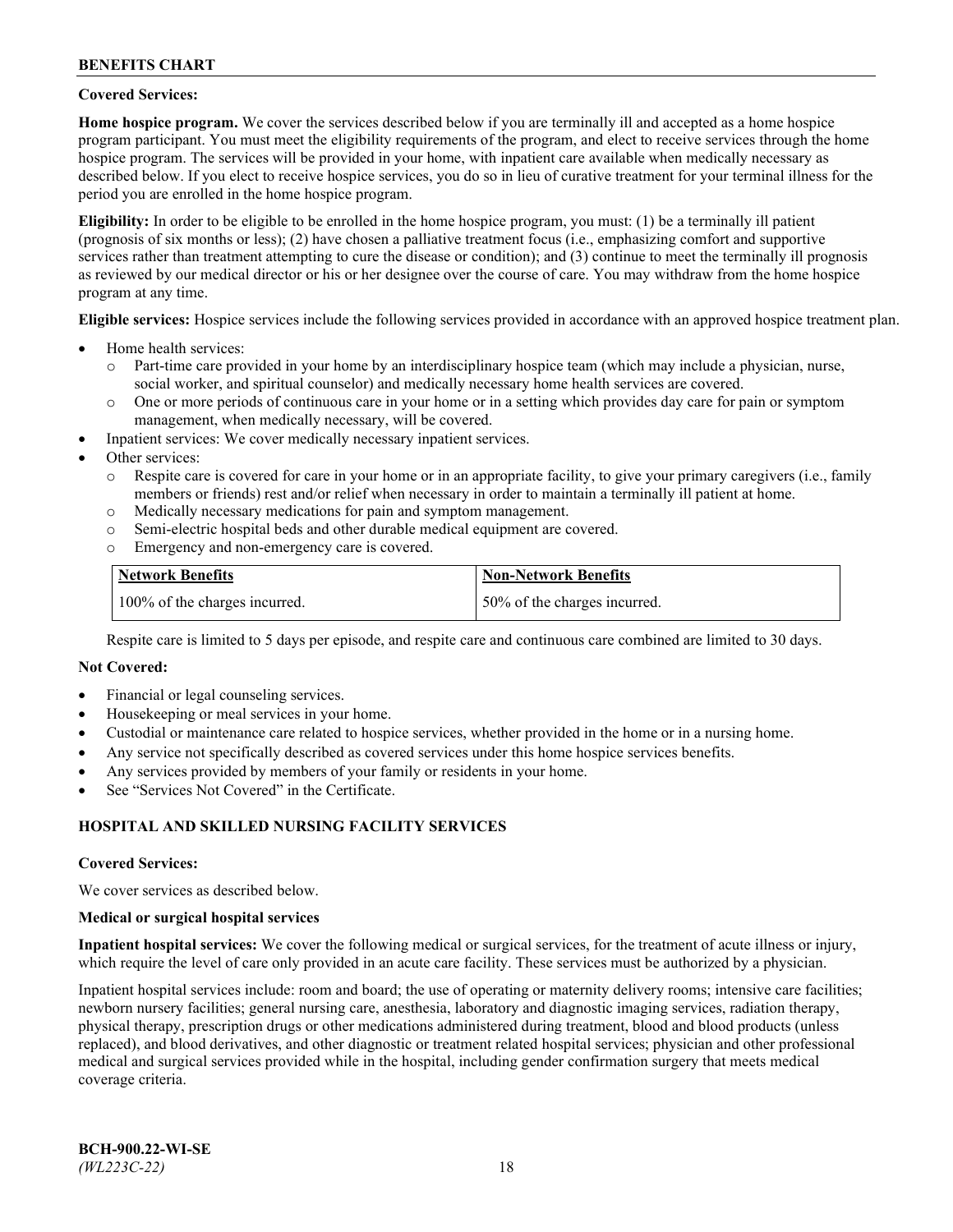We cover, following a vaginal delivery, a minimum of 48 hours of inpatient care for the mother and newborn child. We cover, following a caesarean section delivery, a minimum of 96 hours of inpatient care for the mother and newborn child.

Group health plans and health insurance issuers generally may not, under Federal law, restrict benefits for any hospital length of stay in connection with childbirth for the mother of newborn child to less than 48 hours following a vaginal delivery, or less than 96 hours following a caesarean section. However, Federal law generally does not prohibit the mother's or newborn's attending provider, after consulting with the mother, from discharging the mother or her newborn earlier than 48 hours (or 96 hours as applicable). In any case plans and issuers may not, under Federal law, require that a provider obtain authorization from the plan or the insurance issuer for prescribing a length of stay not in excess of 48 hours (or 96 hours).

| <b>Network Benefits</b>       | <b>Non-Network Benefits</b>  |
|-------------------------------|------------------------------|
| 100% of the charges incurred. | 50% of the charges incurred. |

Each Insured's admission or confinement, including that of a newborn child, is separate and distinct from the admission or confinement of any other Insured.

**Outpatient hospital, ambulatory care or surgical facility services:** We cover the following medical and surgical services, for diagnosis or treatment of illness or injury on an outpatient basis. These services must be authorized by a physician.

Outpatient services include: use of operating rooms, maternity delivery rooms or other outpatient departments, rooms or facilities; and the following outpatient services: general nursing care, anesthesia, laboratory and diagnostic imaging services, radiation therapy, physical therapy, drugs administered during treatment, blood and blood products (unless replaced), and blood derivatives, and other diagnostic or treatment related outpatient services; physician and other professional medical and surgical services provided while an outpatient, including colonoscopies (starting at age 50, or under age 50 for people at high risk of colorectal cancer), and gender confirmation surgery that meets medical coverage criteria.

For Network Benefits, non-emergent, scheduled outpatient Magnetic Resonance Imaging (MRI) and Computed Tomography (CT) must be provided at a designated facility. Your physician or facility will obtain or verify prior authorization for these services, as needed.

To see the benefit level for diagnostic imaging services, laboratory services and physical therapy, see benefits under Diagnostic Imaging Services, Laboratory Services and Physical Therapy in this Benefits Chart.

| <b>Network Benefits</b>       | <b>Non-Network Benefits</b>  |
|-------------------------------|------------------------------|
| 100% of the charges incurred. | 50% of the charges incurred. |

## **Skilled nursing facility care:**

We cover room and board, daily skilled nursing and related ancillary services for post-acute treatment and rehabilitative care of illness or injury that meets medical coverage criteria. Rehabilitation services are limited to services where significant measurable progress is expected to occur within a reasonable period of time.

| Network Benefits                             | <b>Non-Network Benefits</b>                  |
|----------------------------------------------|----------------------------------------------|
| 100% of the charges incurred.                | 50% of the charges incurred.                 |
| Limited to a 30-day maximum per confinement. | Limited to a 30-day maximum per confinement. |

Each day of services provided under the Network Benefits and Non-Network Benefits, combined, applies toward the maximum shown above.

## **Not Covered:**

- Services for items for personal convenience, such as television rental, are not covered.
- See "Services Not Covered" in the Certificate.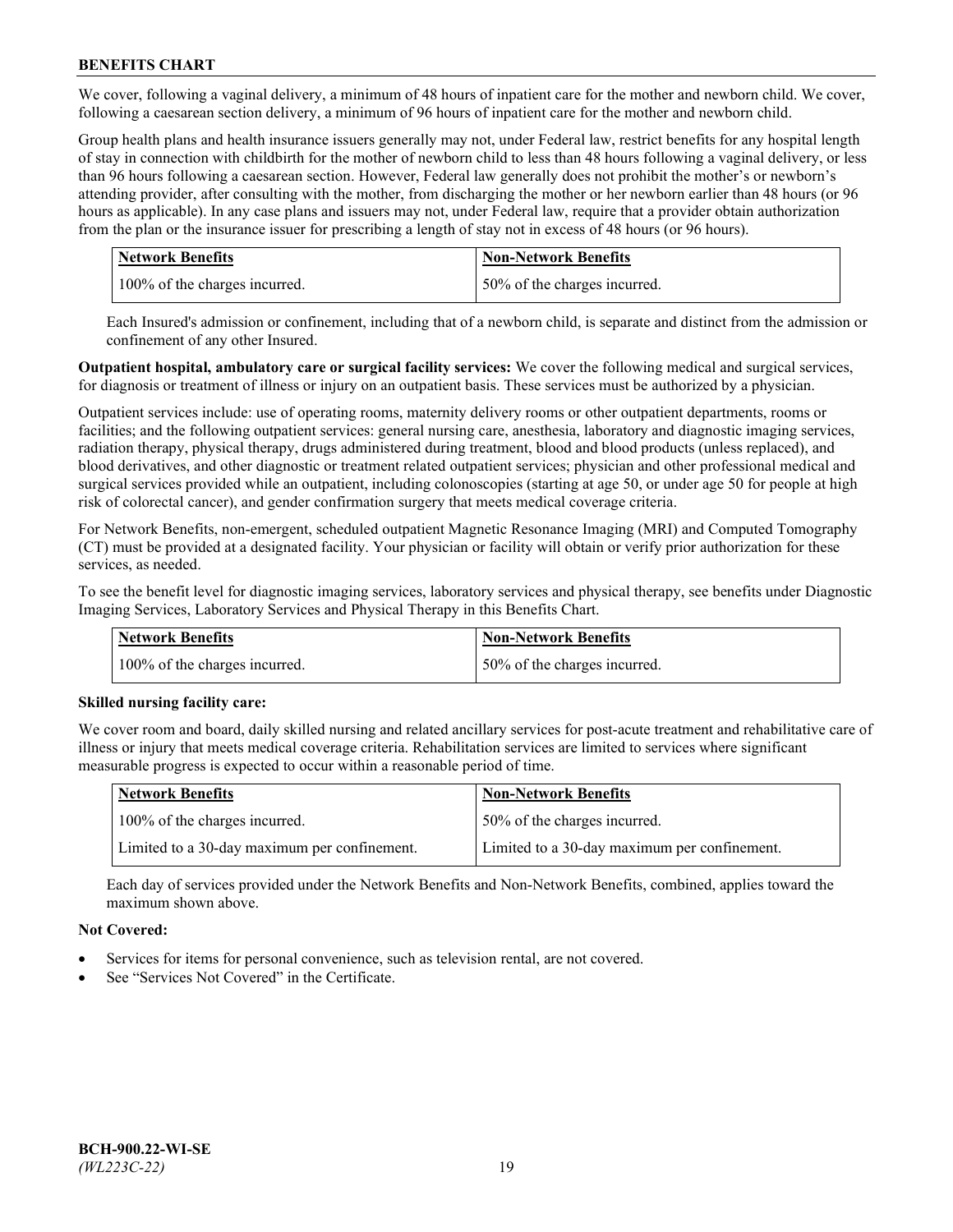# **INFERTILITY DIAGNOSIS**

# **Covered Services:**

We cover the diagnosis of infertility. These services include diagnostic procedures and tests provided in connection with an infertility evaluation, office visits and consultations to diagnose infertility.

| <b>Network Benefits</b>       | <b>Non-Network Benefits</b>  |
|-------------------------------|------------------------------|
| 100% of the charges incurred. | 50% of the charges incurred. |

Coverage is limited to office visits and consultations to diagnose infertility. Treatment is not covered.

# **Not Covered:**

- Infertility/fertility treatment, including, but not limited to, office visits, laboratory services, diagnostic imaging services and fertility drugs; reversal of sterilization; and sperm, ova or embryo acquisition, retrieval or storage; however, we cover office visits and consultations to diagnose infertility.
- Services related to the establishment of surrogate pregnancy and fees for a surrogate. However, pregnancy and maternity services are covered for an Insured under this Benefits Chart, including a surrogate pregnancy.
- See "Services Not Covered" in the Certificate

# **LABORATORY SERVICES**

## **Covered Services:**

We cover laboratory tests when ordered by a provider and provided in a clinic or outpatient hospital facility. This includes blood tests to detect lead exposure in children between the ages of 6 months and 72 months.

To see the benefit level for inpatient hospital or skilled nursing facility services, see benefits under "Inpatient Hospital and Skilled Nursing Facility Services" in this Benefits Chart.

# **Prostate-specific antigen (PSA) testing**

| <b>Network Benefits</b>       | <b>Non-Network Benefits</b>  |
|-------------------------------|------------------------------|
| 100% of the charges incurred. | 50% of the charges incurred. |

## **All other laboratory services**

**Services for illness or injury**

| <b>Network Benefits</b>       | 'Non-Network Benefits        |
|-------------------------------|------------------------------|
| 100% of the charges incurred. | 50% of the charges incurred. |

## **Preventive services**

Laboratory services associated with preventive services are covered at the benefit level shown in the "Preventive Services" section of this Benefits Chart.

## **Not Covered:**

See "Services Not Covered" in the Certificate.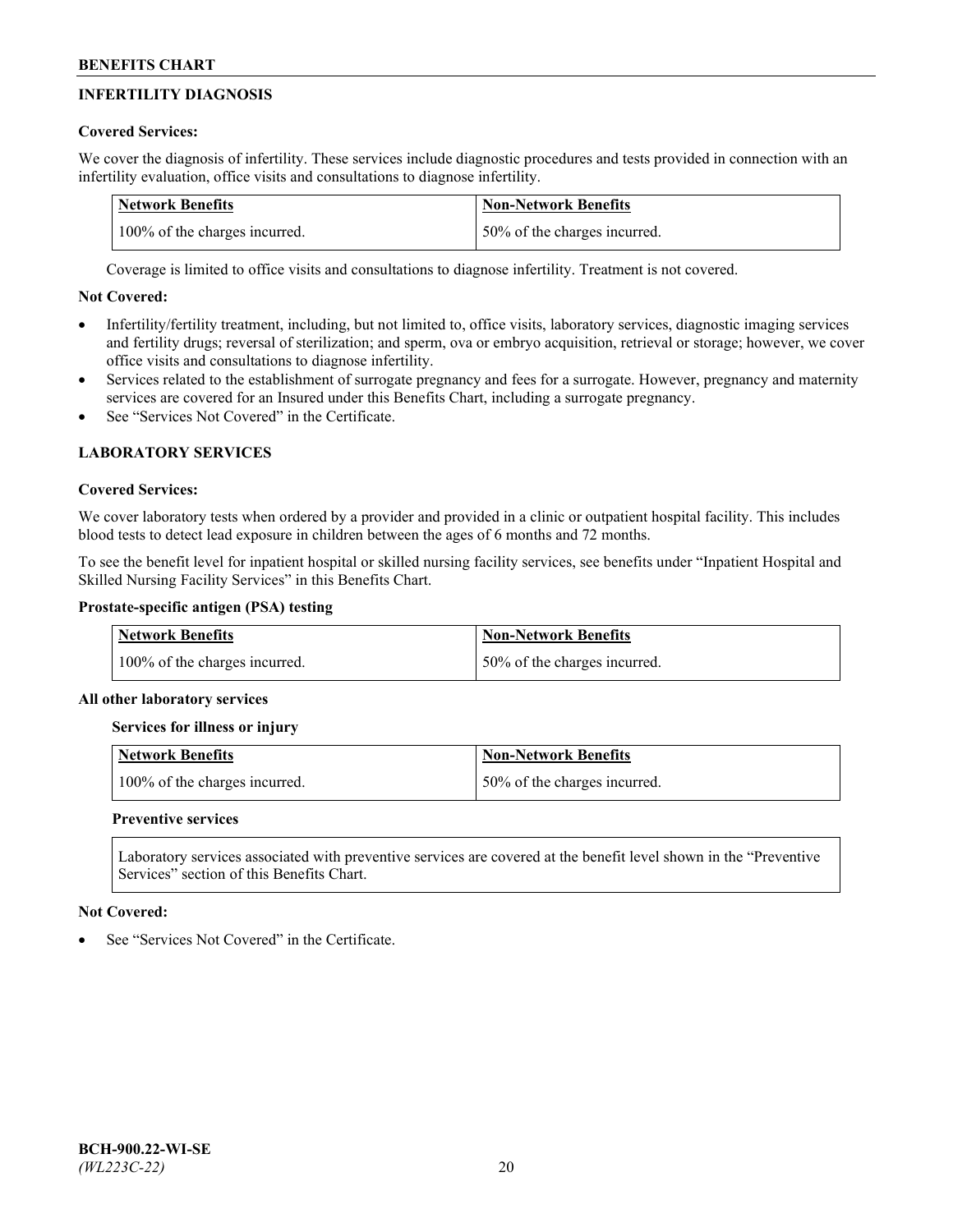# **MASTECTOMY RECONSTRUCTION BENEFIT**

## **Covered Services:**

We cover reconstruction of the breast on which the mastectomy has been performed; surgery and reconstruction of the other breast to produce symmetrical appearance, and prostheses and physical complications of all stages of mastectomy, including lymphedemas.

| <b>Network Benefits</b>                               | <b>Non-Network Benefits</b>                           |
|-------------------------------------------------------|-------------------------------------------------------|
| Coverage level is same as corresponding Network       | Coverage level is same as corresponding Non-Network   |
| Benefits, depending on type of service provided, such | Benefits, depending on type of service provided, such |
| as Office Visits for Illness or Injury, Inpatient or  | as Office Visits for Illness or Injury, Inpatient or  |
| Outpatient Hospital Services.                         | Outpatient Hospital Services.                         |

#### **Not Covered:**

See "Services Not Covered" in the Certificate.

# **MEDICATION THERAPY DISEASE MANAGEMENT PROGRAM**

## **Covered Services:**

If you meet our criteria for coverage, you may qualify for our Medication Therapy Disease Management Program.

The program covers consultations with a designated Network pharmacist.

Covered services are based on established medical policies, which are subject to periodic review and modification by the medical directors. These medical policies (medical coverage criteria) are available by calling Member Services, or logging on to your "*my*HealthPartners" account at [healthpartners.com.](http://www.healthpartners.com/)

| Network Benefits                                            | <b>Non-Network Benefits</b> |
|-------------------------------------------------------------|-----------------------------|
| 100% of the charges incurred.<br>Deductible does not apply. | No coverage.                |

#### **Not Covered:**

See "Services Not Covered" in the Certificate.

## **OFFICE VISITS FOR ILLNESS OR INJURY**

#### **Covered Services:**

We cover the following when medically necessary: professional medical and surgical services and related supplies, including biofeedback, of physicians and other health care providers; blood and blood products (unless replaced) and blood derivatives.

We cover diagnosis and treatment of illness or injury to the eyes. Where contact or eye glass lenses are prescribed as medically necessary for the post-operative treatment of cataracts or for the treatment of aphakia, acute or chronic corneal pathology, or keratoconus, we cover the initial evaluation, lenses and fitting. Insureds must pay for lens replacement beyond the initial pair.

Services received via video, E-visit or telephone are covered under the "Telehealth/Telemedicine Services" section.

#### **Office visits**

| <b>Network Benefits</b>       | <b>Non-Network Benefits</b>  |
|-------------------------------|------------------------------|
| 100% of the charges incurred. | 50% of the charges incurred. |

**Convenience clinics**

| <b>Network Benefits</b>       | <b>Non-Network Benefits</b>   |
|-------------------------------|-------------------------------|
| 100% of the charges incurred. | 150% of the charges incurred. |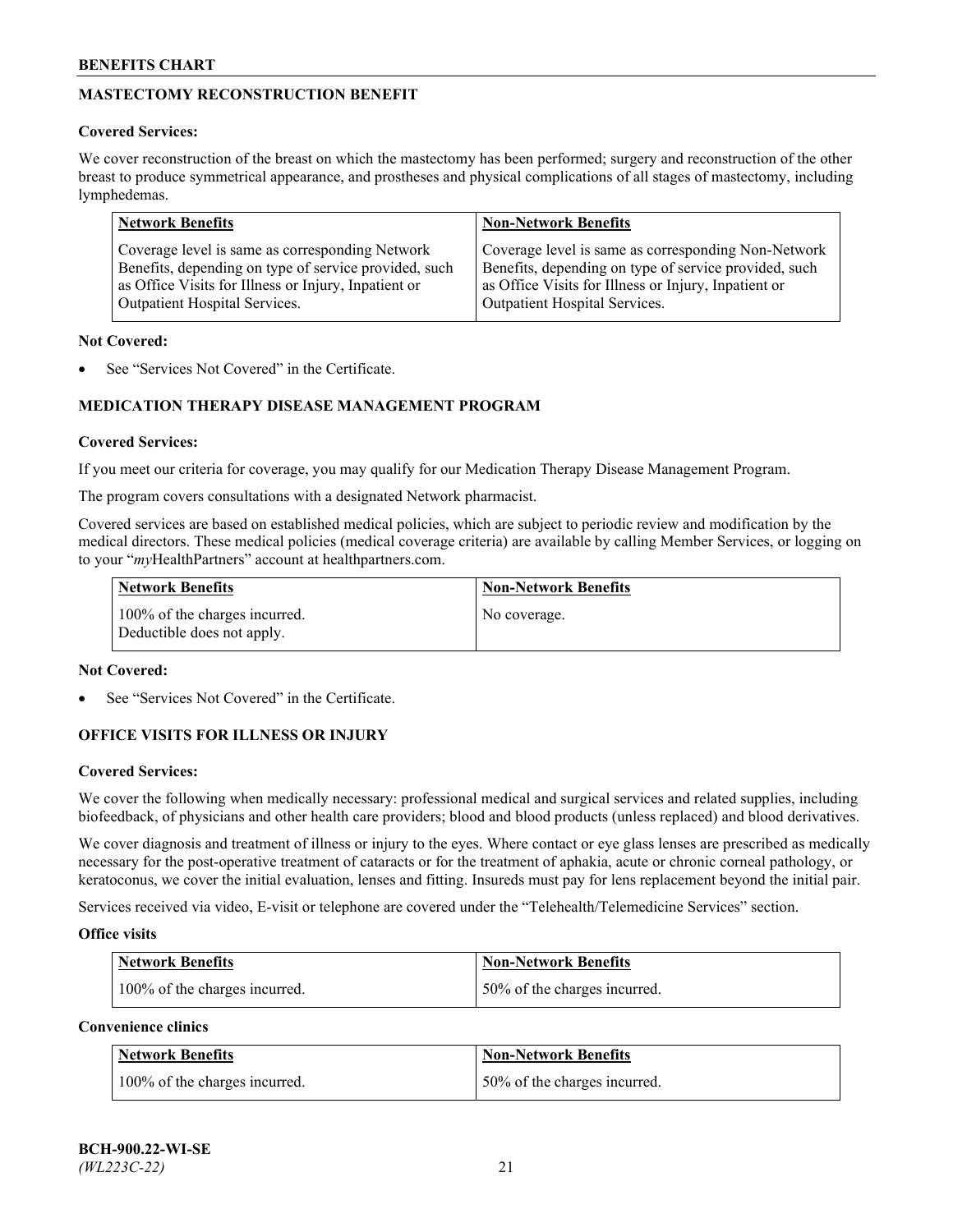#### **Injections administered in a physician's office, other than immunizations**

#### **Allergy injections**

| Network Benefits              | Non-Network Benefits          |
|-------------------------------|-------------------------------|
| 100% of the charges incurred. | 150% of the charges incurred. |

#### **All other injections**

| <b>Network Benefits</b>       | <b>Non-Network Benefits</b>  |
|-------------------------------|------------------------------|
| 100% of the charges incurred. | 50% of the charges incurred. |

#### **Not Covered:**

- Court ordered treatment, except as described in this Benefits Chart. Any resulting court ordered treatment for mental health services will be subject to the Certificate's requirement for medical necessity.
- See "Services Not Covered" in the Certificate.

## **PEDIATRIC EYEWEAR**

#### **Covered Services:**

We cover pediatric eyewear for children.

Routine eye exams are covered under the "Preventive Services" section.

| Network Benefits              | <b>Non-Network Benefits</b> |
|-------------------------------|-----------------------------|
| 100% of the charges incurred. | No coverage.                |

#### **Limitations:**

- Coverage under this provision will continue until the end of the month in which the child turns age 19.
- Limited to one of the following per calendar year:
	- o one pair of eyeglasses including one set of prescription lenses, frames from our designated eyewear collection and anti-scratch coating; or
	- o one pair of non-disposable contact lenses; or
	- o a one-year supply of disposable contact lenses.
- Contact lens fittings are limited to two per calendar year.

## **Not Covered:**

- Frames that are not included in our designated eyewear collection. However, one pair of lenses will be covered if an Insured chooses frames outside our designated eyewear collection.
- More than one pair of lenses or frames or non-disposable contacts per calendar year, regardless of the reason. This includes replacement of eyeglasses or contact lenses due to loss, breakage, theft, or change in prescription.
- Safety glasses or goggles for sports or vocational reasons.
- Upgrades including, but not limited to, UV protection and no-line multifocal lenses.
- See "Services Not Covered" in the Certificate.

## **PHYSICAL THERAPY, OCCUPATIONAL THERAPY, SPEECH THERAPY AND OTHER SPECIFIED THERAPIES**

#### **Covered Services:**

We cover the following physical therapy, occupational therapy and speech therapy services:

- Medically necessary rehabilitative care to correct the effects of illness or injury.
- Habilitative care rendered for congenital, developmental or medical conditions which have significantly limited the successful initiation of normal speech and normal motor development.

Massage therapy which is performed in conjunction with other treatment/modalities by a physical or occupational therapist is part of a prescribed treatment plan and is not billed separately is covered.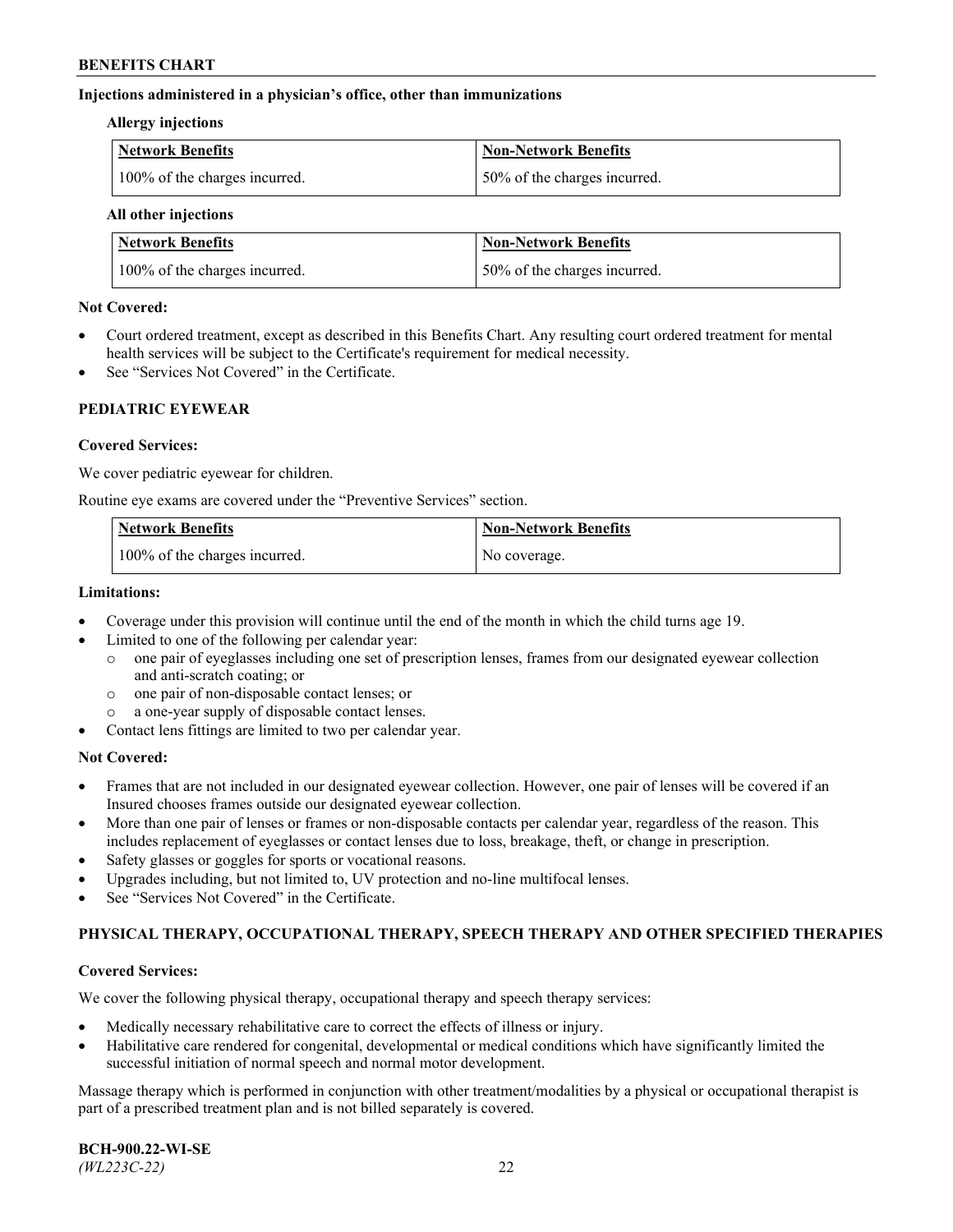We cover services provided in a clinic. To see the benefit level for inpatient hospital or skilled nursing facility services, see benefits under "Inpatient Hospital and Skilled Nursing Facility Services".

#### **Rehabilitative care**

| <b>Network Benefits</b>                                                                       | <b>Non-Network Benefits</b>                                                                   |
|-----------------------------------------------------------------------------------------------|-----------------------------------------------------------------------------------------------|
| 100% of the charges incurred.                                                                 | 50% of the charges incurred.                                                                  |
| Physical, Occupational and Speech Therapy are<br>limited to 20 visits each per calendar year. | Physical, Occupational and Speech Therapy are<br>limited to 20 visits each per calendar year. |

#### **In addition to the services provided above, we cover a minimum of:**

- 20 visits per calendar year for pulmonary rehabilitation.
- 36 visits per calendar year for cardiac rehabilitation.
- 30 visits per calendar year for post-cochlear implant aural therapy.
- 20 visits per calendar year for cognitive rehabilitation.

The maximum number of visits is combined for Network Benefits and Non-Network Benefits.

#### **Habilitative services**

| <b>Network Benefits</b>                                                                       | <b>Non-Network Benefits</b>                                                                   |
|-----------------------------------------------------------------------------------------------|-----------------------------------------------------------------------------------------------|
| 100% of the charges incurred.                                                                 | 50% of the charges incurred.                                                                  |
| Physical, Occupational and Speech Therapy are<br>limited to 20 visits each per calendar year. | Physical, Occupational and Speech Therapy are<br>limited to 20 visits each per calendar year. |

The maximum number of visits is combined for Network Benefits and Non-Network Benefits.

## **Not Covered:**

- Massage therapy for the purpose of comfort or convenience of the Insured.
- See "Services Not Covered" in the Certificate.

# **PRE-DIABETES DISEASE MANAGEMENT PROGRAM**

# **Covered Services:**

If you meet criteria for coverage, you may qualify for the Pre-Diabetes Disease Management Program through Omada Health. The program covers group health coaching which focuses on weight loss, exercise, behavior modification and health education at select locations determined by the plan.

| <b>Network Benefits</b>                                     | <b>Non-Network Benefits</b> |
|-------------------------------------------------------------|-----------------------------|
| 100% of the charges incurred.<br>Deductible does not apply. | Not applicable.             |

## **Not Covered:**

See "Services Not Covered" in the Certificate.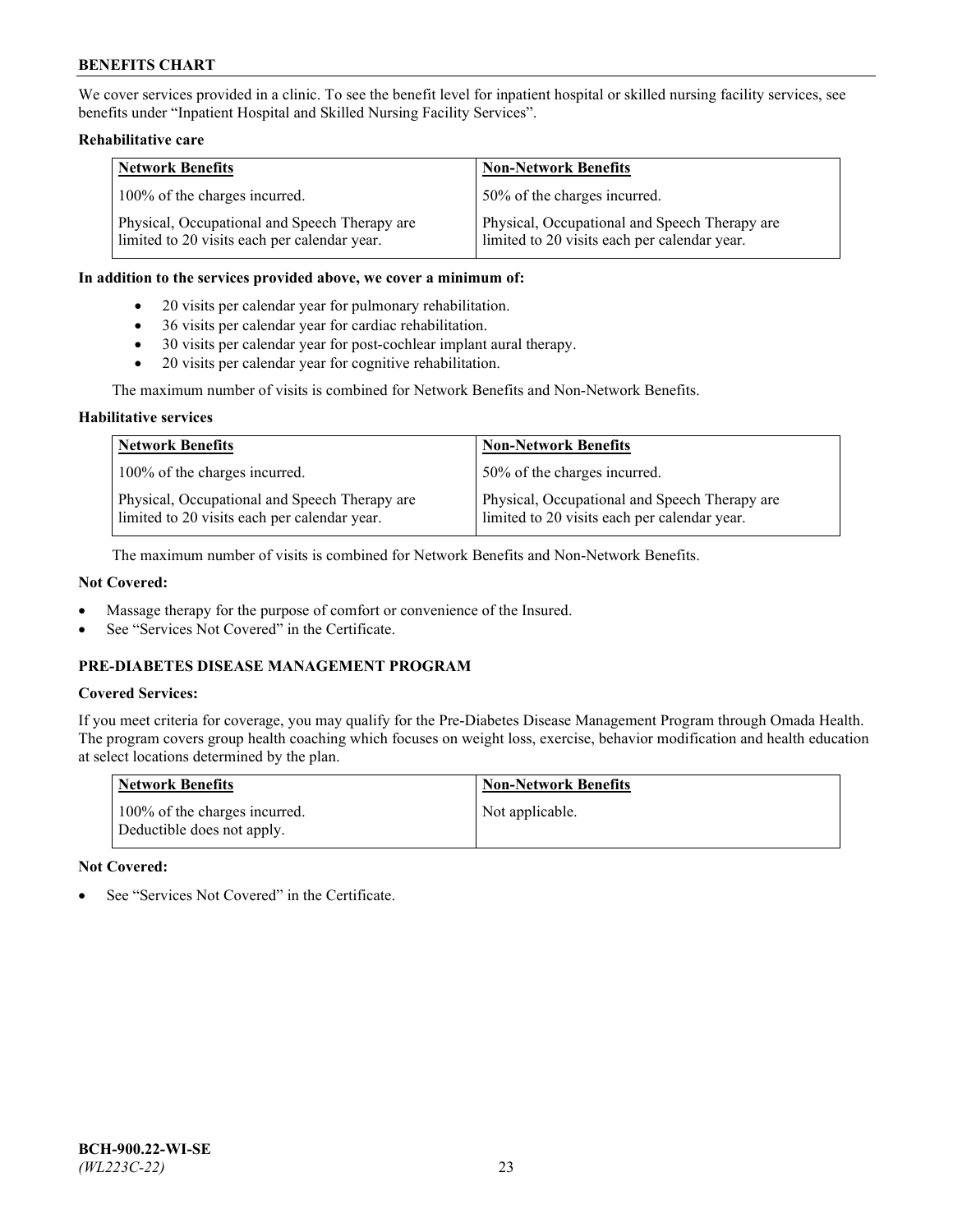# **PRESCRIPTION DRUG SERVICES**

#### **Covered Services:**

We cover prescription drugs and medications that can be self-administered or are administered in a physician's office.

We will refill a prescription for eye drops covered under this Benefits Chart if the Insured requests a refill and the original prescription specified that additional quantities would be needed, providing the refill request does not exceed the quantities needed, and the following conditions are met:

- If the Insured requests a 30-day refill supply, the request must be made between 22 and 30 days of the later of (a) the original date that the prescription was distributed to the Insured or (b) the date that the most recent refill was distributed to the Insured; or
- If the Insured requests a 90-day refill supply, the request must be made between 67 and 90 days of the later of (a) the original date that the prescription was distributed to the Insured or (b) the date that the most recent refill was distributed to the Insured.

## **For Network Benefits, drugs and medications must be obtained at a Network pharmacy.**

#### **For Non-Network Benefits, drugs and medications must be part of the formulary.**

#### **If a copayment is required, you must pay one copayment for each 31-day supply, or portion thereof.**

#### **Outpatient drugs (except as specified below)**

| <b>Network Benefits</b>                                                                                                                                      | <b>Non-Network Benefits</b>  |
|--------------------------------------------------------------------------------------------------------------------------------------------------------------|------------------------------|
| Formulary drugs are covered at 100% of the charges<br>incurred.                                                                                              | 50% of the charges incurred. |
| Formulary insulin is considered preventive and is not<br>subject to your deductible. In no event will your cost for<br>a formulary insulin drug exceed \$25. |                              |
| Non-formulary drugs are covered at 80% of the charges<br>incurred.                                                                                           |                              |

**Oral chemotherapy drugs** are included on the specialty drug list. However, you pay the applicable outpatient drug benefit. As required by Wisconsin law, you will not pay higher cost sharing (deductible, copayment or coinsurance) for orally administered chemotherapy drugs than you pay for injected or intravenously administered chemotherapy drugs.

#### **Mail order drugs**

| For your convenience, you may also get up to a                                                                                                                                                        |                                                                                                                            |
|-------------------------------------------------------------------------------------------------------------------------------------------------------------------------------------------------------|----------------------------------------------------------------------------------------------------------------------------|
| 93-day supply of outpatient prescription drugs that<br>can be self-administered through the designated mail<br>order service.<br>Specialty drugs are not available through the mail<br>order service. | Mail order drugs are only available through the<br>designated mail order service.<br>See Network Mail Order Drugs Benefit. |

## **Specialty drugs that are self-administered**

| <b>Network Benefits</b>                                                                                              | <b>Non-Network Benefits</b> |
|----------------------------------------------------------------------------------------------------------------------|-----------------------------|
| 100% of the charges incurred.                                                                                        | No coverage.                |
| Specialty drugs are limited to drugs on the<br>Specialty drug list and must be obtained from a<br>designated vendor. |                             |

**Oral chemotherapy drugs** are included on the specialty drug list. However, you pay the applicable outpatient drug benefit. As required by Wisconsin law, you will not pay higher cost sharing (deductible, copayment or coinsurance) for orally administered chemotherapy drugs than you pay for injected or intravenously administered chemotherapy drugs.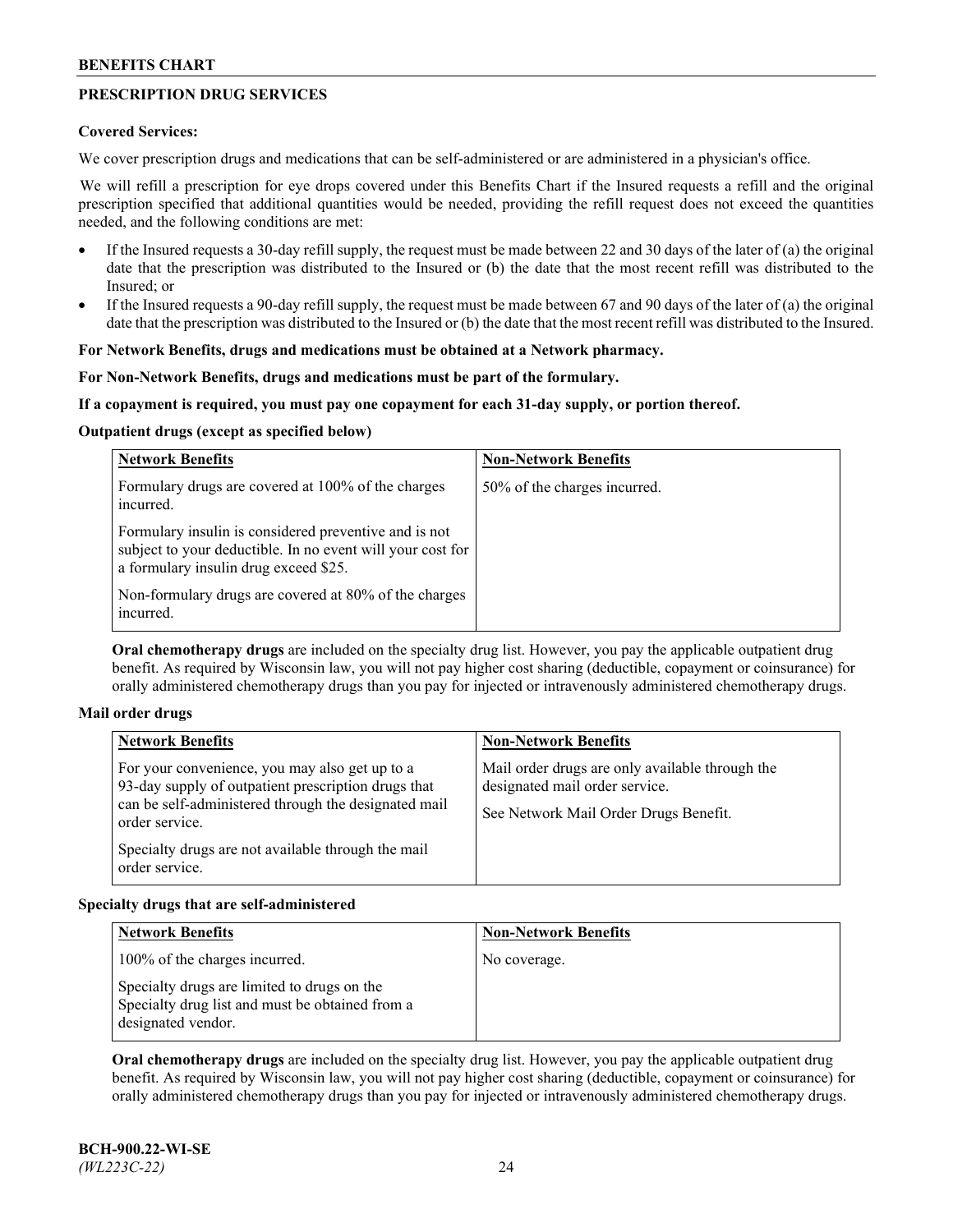**Tobacco cessation drugs.** All FDA approved tobacco cessation drugs are covered.

| <b>Network Benefits</b>                                     | <b>Non-Network Benefits</b>  |
|-------------------------------------------------------------|------------------------------|
| 100% of the charges incurred.<br>Deductible does not apply. | 50% of the charges incurred. |

# **Contraceptive drugs**

| <b>Network Benefits</b>                                                                                                                                         | <b>Non-Network Benefits</b>  |
|-----------------------------------------------------------------------------------------------------------------------------------------------------------------|------------------------------|
| 100% of the charges incurred for formulary drugs.<br>Deductible does not apply.                                                                                 | 50% of the charges incurred. |
| If a physician requests that a non-formulary<br>contraceptive drug be dispensed as written, the drug<br>will be covered at 100%, not subject to the deductible. |                              |

**ACA preventive medications.** We cover preventive medications currently recommended by USPSTF with an A or B rating if they are prescribed by your medical provider and they are listed on our Commercial ACA Preventive Drug List. Preventive medications are subject to periodic review and modification. Changes would be effective in accordance with the federal rules and reflected in our current medical coverage criteria for preventive care services.

| <b>Network Benefits</b>                                     | <b>Non-Network Benefits</b>  |
|-------------------------------------------------------------|------------------------------|
| 100% of the charges incurred.<br>Deductible does not apply. | 50% of the charges incurred. |

# **Limitations:**

- Certain drugs may require prior authorization as indicated on the formulary. HealthPartners may require prior authorization for the drug and also the site where the drug will be provided. Certain drugs are subject to our utilization review process and quantity limits.
- Certain non-formulary drugs require prior authorization. In addition, certain drugs may be subject to any quantity limits applied as part of our trial program. The trial drug program applies to new prescriptions for certain drugs which have high toxicity, low tolerance, high costs and/or high potential for waste. Trial drugs are indicated on the formulary and/or the specialty drug list. Your first fill of a trial drug may be limited to less than a month supply. If the drug is well tolerated and effective, you will receive the remainder of your first month supply.
- If an Insured requests a brand name drug when there is a generic equivalent, the brand name drug will be covered up to the charge that would apply to the generic drug, minus any required copayment. If a physician requests that a brand name drug be dispensed as written, and we determine the brand name drug is medically necessary, the drug will be paid at the nonformulary benefit.
- We may require insureds to try over-the-counter (OTC) drug alternatives before approving more costly formulary prescription drugs.
- Unless otherwise specified in the "Prescription Drug Services" section, you may receive up to a 31-day supply per prescription.
- A 93-day supply will be covered and dispensed only at pharmacies that participate in our extended day supply program.
- New prescriptions to treat certain chronic conditions are limited to a 31-day supply.
- No more than a 31-day supply of specialty drugs will be covered and dispensed at a time unless it's a manufacturer supplied drug that cannot be split that supplies the member with more than a 31-day supply.

**Not Covered:**Replacement of prescription drugs, medications, equipment and supplies due to loss, damage or theft.

- Nonprescription (over-the-counter) drugs or medications, including, but not limited to, vitamins, supplements, homeopathic remedies, and non-FDA approved drugs, unless listed on the formulary and prescribed by a physician or legally authorized health care provider under applicable state and federal law. This exclusion does not include over-thecounter contraceptives for women as allowed under the Affordable Care Act when the Insured obtains a prescription for the item. In addition, if the Insured obtains a prescription, this exclusion does not include aspirin to prevent cardiovascular disease for men and women of certain ages; folic acid supplements for women who may become pregnant; fluoride chemoprevention supplements for children without fluoride in their water source; and iron supplements for children ages 6-12 months who are at risk for anemia.
- All drugs for the treatment of sexual dysfunction.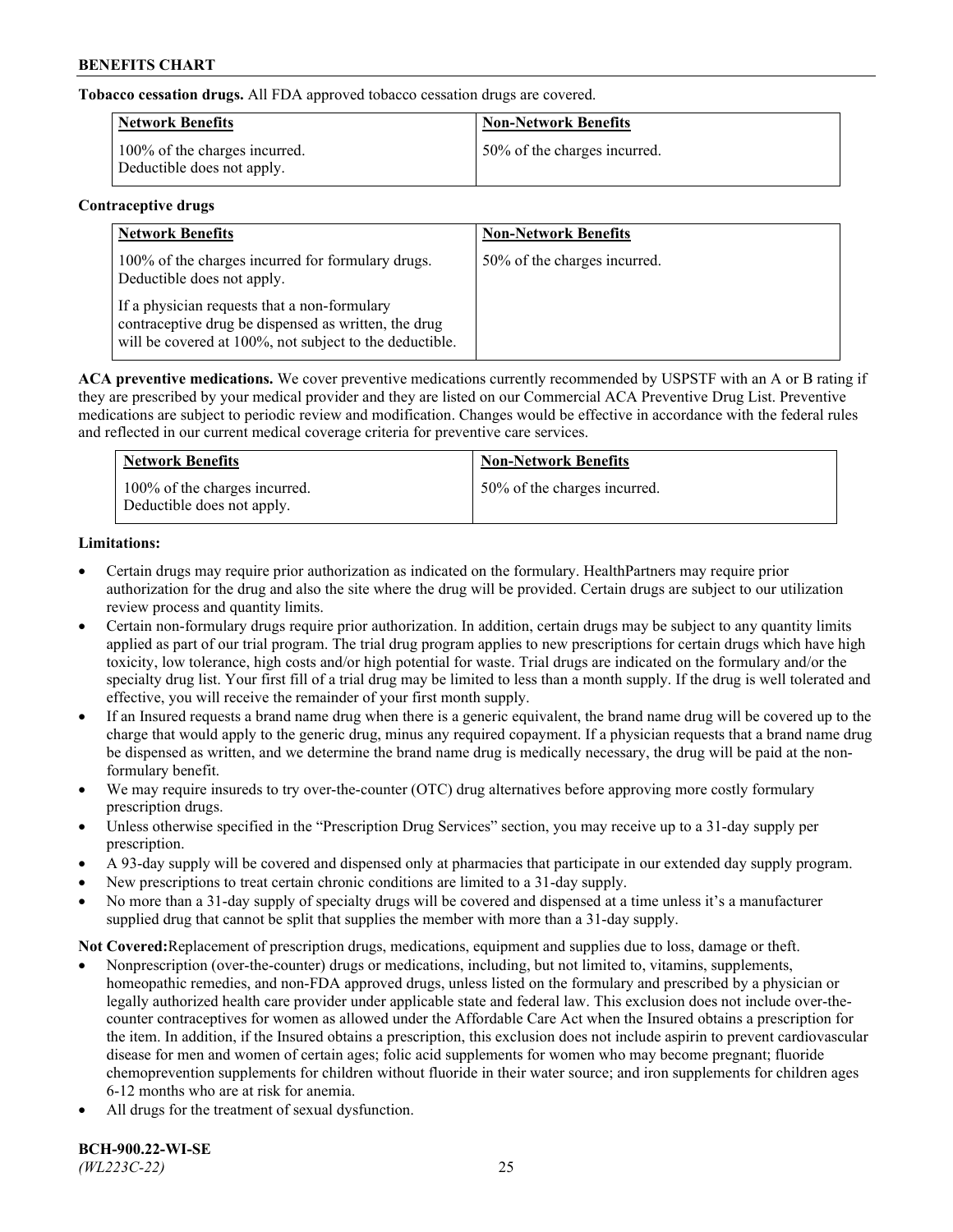- All drugs for the treatment of growth deficiency.
- Fertility drugs.
- Medical cannabis.
- Drugs on the Excluded Drug List. The Excluded Drug List includes select drugs within a therapy class that are not eligible for coverage. This includes drugs that may be excluded for certain indications. The Excluded Drug List is available at [healthpartners.com.](http://www.healthpartners.com/)
- Drugs that are newly approved by the FDA until they are reviewed and approved by HealthPartners Pharmacy and Therapeutics Committee.
- Medical devices approved by the FDA will not be covered under the "Prescription Drug Services" section unless they are on our formulary. Covered medical devices are generally submitted and reimbursed under your medical benefits.
- See "Services Not Covered" in the Certificate.

# **PREVENTIVE SERVICES**

# **Applicable Definitions:**

**Routine Preventive Services** are routine health care services that include screenings, check-ups and counseling to prevent illness, disease or other health problems before symptoms occur.

**Diagnostic Services** are services to help a provider understand your symptoms, diagnose illness and decide what treatment may be needed. They may be the same services that are listed as preventive services, but they are being used as diagnostic services. Your provider will determine if these services are preventive or diagnostic. These services are not preventive if received as part of a visit to diagnose, manage or maintain an acute or chronic medical condition, illness or injury. When that occurs, unless otherwise indicated below, standard deductibles, copayments or coinsurance apply.

# **Covered Services:**

We cover preventive services that meet any of the requirements under the Affordable Care Act (ACA) shown in the bulleted items below. These preventive services are covered at 100% under the Network Benefits with no deductible, copayments or coinsurance. (If a preventive service is not required by the ACA and it is covered at a lower benefit level, it will be specified below.) Preventive benefits mandated under the ACA are subject to periodic review and modification. Changes would be effective in accordance with the federal rules. Preventive services mandated by the ACA include:

- Evidence-based items or services that have in effect a rating of A or B in the current recommendations of the United States Preventive Services Task Force with respect to the individual;
- Immunizations for routine use in children, adolescents, and adults that have in effect a recommendation from the Advisory Committee on Immunization Practices of the Centers for Disease Control and Prevention with respect to the individual;
- With respect to infants, children, and adolescents, evidence-informed preventive care and screenings provided for in comprehensive guidelines supported by the Health Resources and Services Administration; and
- With respect to women, preventive care and screenings provided for in comprehensive guidelines supported by the Health Resources and Services Administration.

Covered services are based on established medical policies, which are subject to periodic review and modification by the medical or dental directors. These medical policies (medical coverage criteria) are available by calling Member Services, or logging on to your "*my*HealthPartners" account at [healthpartners.com.](https://www.healthpartners.com/hp/index.html)

# **ACA and state mandated preventive services are covered as follows:**

**Routine health exams and periodic health assessments.** A physician or health care provider will counsel you as to how often health assessments are needed based on age, sex and health status. This includes screening and counseling for tobacco cessation and all FDA approved tobacco cessation medications including over-the-counter drugs (as shown in the Prescription Drug Services section).

| Network Benefits                                            | <b>Non-Network Benefits</b>  |
|-------------------------------------------------------------|------------------------------|
| 100% of the charges incurred.<br>Deductible does not apply. | 50% of the charges incurred. |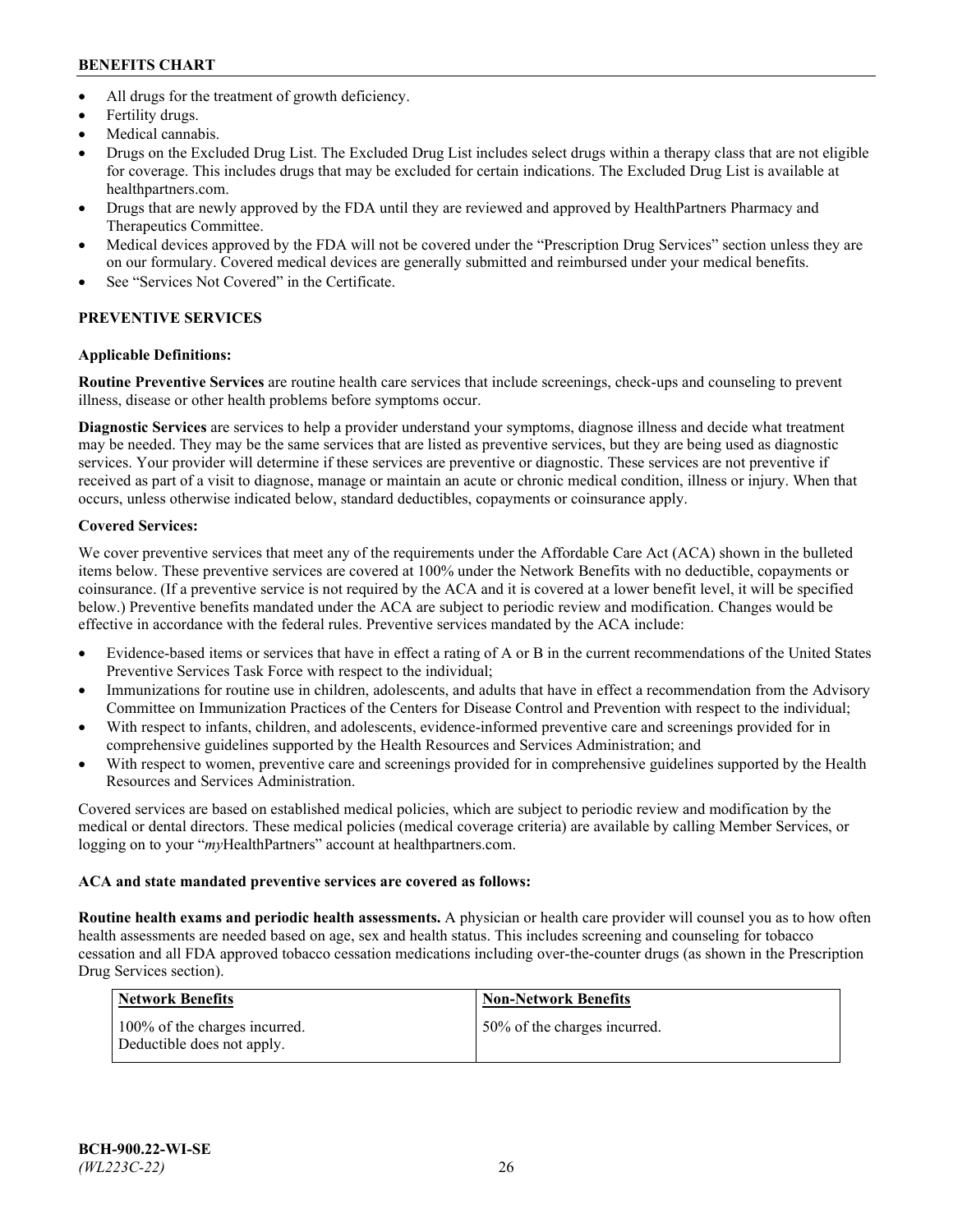**Child health supervision services.** This includes pediatric preventive services such as newborn screenings, appropriate immunizations, developmental assessments and laboratory services appropriate to the age of the child from birth to 72 months and appropriate immunizations to age 18.

| <b>Network Benefits</b>                                     | <b>Non-Network Benefits</b>  |
|-------------------------------------------------------------|------------------------------|
| 100% of the charges incurred.<br>Deductible does not apply. | 50% of the charges incurred. |

#### **Routine prenatal care and exams**

| Network Benefits                                            | <b>Non-Network Benefits</b>  |
|-------------------------------------------------------------|------------------------------|
| 100% of the charges incurred.<br>Deductible does not apply. | 50% of the charges incurred. |

**Routine postnatal care.** This includes health exams, assessments, education and counseling relating to the period immediately after childbirth.

| Network Benefits                                            | <b>Non-Network Benefits</b>  |
|-------------------------------------------------------------|------------------------------|
| 100% of the charges incurred.<br>Deductible does not apply. | 50% of the charges incurred. |

**Routine screening procedures for cancer.** This includes colorectal screening and other cancer screenings recommended by the USPSTF with an A or B rating. Women's preventive health services below describe additional routine screening procedures for cancer.

| <b>Network Benefits</b>                                     | <b>Non-Network Benefits</b>  |
|-------------------------------------------------------------|------------------------------|
| 100% of the charges incurred.<br>Deductible does not apply. | 50% of the charges incurred. |

**Professional voluntary family planning services.** This includes services to prevent or delay a pregnancy, including counseling and education. Services must be provided by a licensed provider.

| <b>Network Benefits</b>                                     | <b>Non-Network Benefits</b>  |
|-------------------------------------------------------------|------------------------------|
| 100% of the charges incurred.<br>Deductible does not apply. | 50% of the charges incurred. |

#### **Adult immunizations**

| <b>Network Benefits</b>                                     | <b>Non-Network Benefits</b>  |
|-------------------------------------------------------------|------------------------------|
| 100% of the charges incurred.<br>Deductible does not apply. | 50% of the charges incurred. |

**Women's preventive health services.** This includes mammograms, screenings for cervical cancer (pap smears), breast pumps, human papillomavirus (HPV) testing, counseling for sexually transmitted infections, counseling and screening for human immunodeficiency virus (HIV), and all FDA approved contraceptive methods as prescribed by a doctor, sterilization procedures, education and counseling (see the Prescription Drug Services section for coverage of oral contraceptive drugs). We also provide genetic screening for BRCA if someone in your family has the gene or you have a diagnosis of cancer.

The U.S. Preventive Services Task Force (USPSTF) recommends screening mammography, with or without clinical breast examination (CBE), every 1-2 years for women aged 40 and older. For women age 50 and older, we cover an annual mammogram.

| <b>Network Benefits</b>                                     | <b>Non-Network Benefits</b>  |
|-------------------------------------------------------------|------------------------------|
| 100% of the charges incurred.<br>Deductible does not apply. | 50% of the charges incurred. |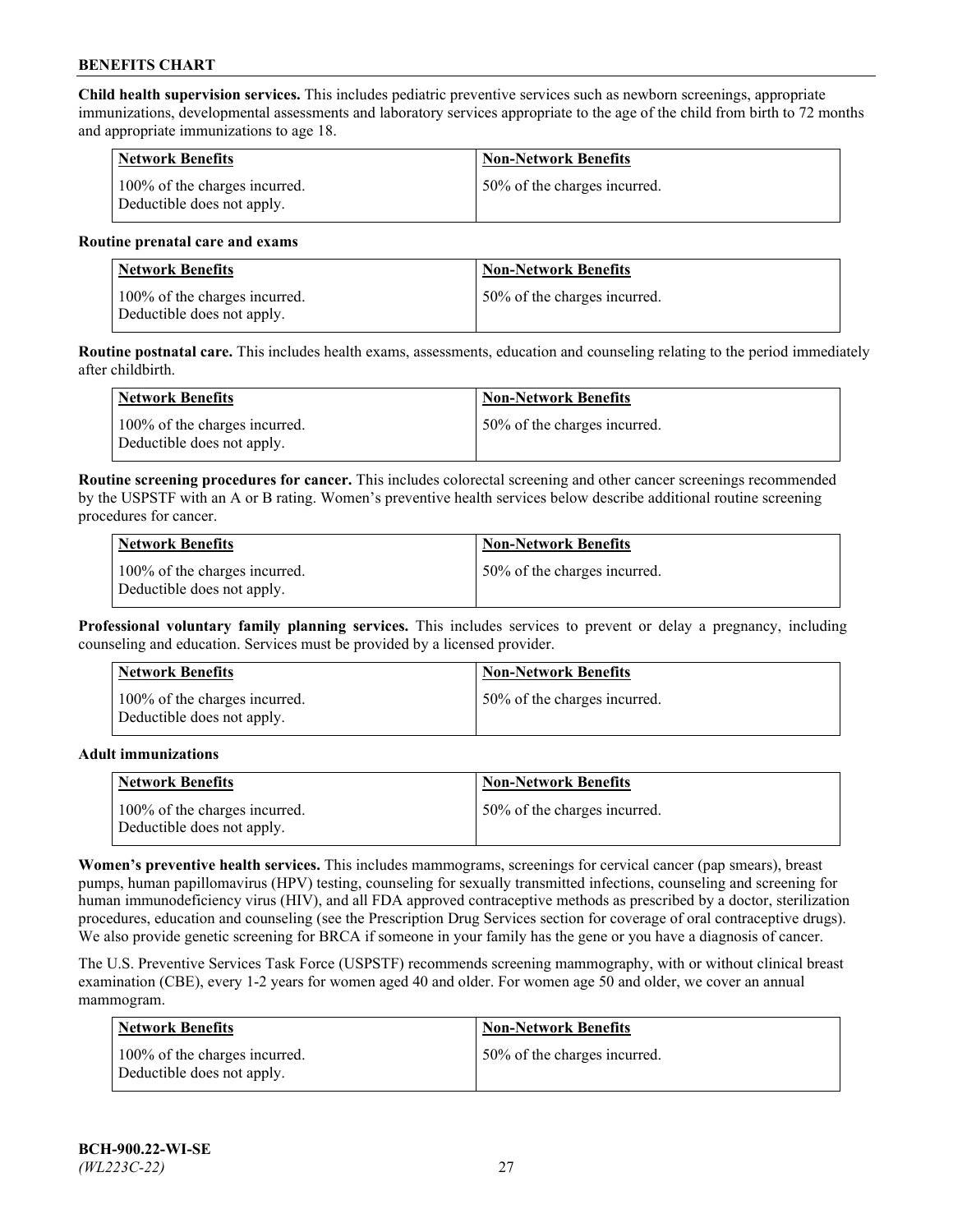**Obesity screening and management.** We cover obesity screening and counseling for all ages during a routine preventive care exam. If you are age 18 or older and have a body mass index of 30 or more, we also cover intensive obesity management to help you lose weight. Your primary care doctor can coordinate these services.

| <b>Network Benefits</b>                                     | <b>Non-Network Benefits</b>  |
|-------------------------------------------------------------|------------------------------|
| 100% of the charges incurred.<br>Deductible does not apply. | 50% of the charges incurred. |

#### **In addition to any ACA or state mandated preventive services referenced above, we cover the following eligible services:**

#### **Routine eye and hearing exams**

| <b>Network Benefits</b>                                     | <b>Non-Network Benefits</b>  |
|-------------------------------------------------------------|------------------------------|
| 100% of the charges incurred.<br>Deductible does not apply. | 50% of the charges incurred. |

**Ovarian cancer surveillance test for women who are at risk.** "At risk for ovarian cancer" means (1) having a family history that includes any of the following: one or more first-degree or second-degree relatives with ovarian cancer, clusters of female relatives with breast cancer or nonpolyposis colorectal cancer; or (2) testing positive for BRCA1 or BRCA2 mutations. "Surveillance test for ovarian cancer" means annual screening using CA-125 serum tumor marker testing, transvaginal ultrasound, pelvic examination or other proven ovarian screening tests currently being evaluated by the federal Food and Drug Administration or by the National Cancer Institute.

| <b>Network Benefits</b>                               | <b>Non-Network Benefits</b>                           |
|-------------------------------------------------------|-------------------------------------------------------|
| Coverage level is same as corresponding Network       | Coverage level is same as corresponding Non-Network   |
| Benefits, depending on type of service provided, such | Benefits, depending on type of service provided, such |
| as Diagnostic Imaging Services, Laboratory Services   | as Diagnostic Imaging Services, Laboratory Services   |
| or Office Visits for Illness or Injury, or Preventive | or Office Visits for Illness or Injury, or Preventive |
| Services.                                             | Services.                                             |

**Limitations:**Services are not preventive if received as part of a visit to diagnose, manage or maintain an acute or chronic medical condition, illness or injury. When that occurs, unless otherwise indicated above, standard deductibles, copayments or coinsurance apply.

#### **Not Covered:**

See "Services Not Covered" in the Certificate.

## **TELEHEALTH/TELEMEDICINE SERVICES**

## **Definitions:**

**Telehealth, Telemedicine, or Virtual Care.** This is a means of communication between a health care professional and a patient. This includes the use of secure electronic information, imaging, and communication technologies, including:

- interactive audio or audio-video
- interactive audio with store-and-forward technology
- chat-based and email-based systems
- physician-to-physician consultation
- patient education
- data transmission
- data interpretation
- digital diagnostics (algorithm-enabled diagnostic support)
- digital therapeutics (the use of personal health devices and sensors, either alone or in combination with conventional drug therapies, for disease prevention and management)

#### Services can be delivered:

Synchronously: the patient and health care professional are engaging with one another at the same time; or Asynchronously: the patient and health care professional engage with each other at different points in time.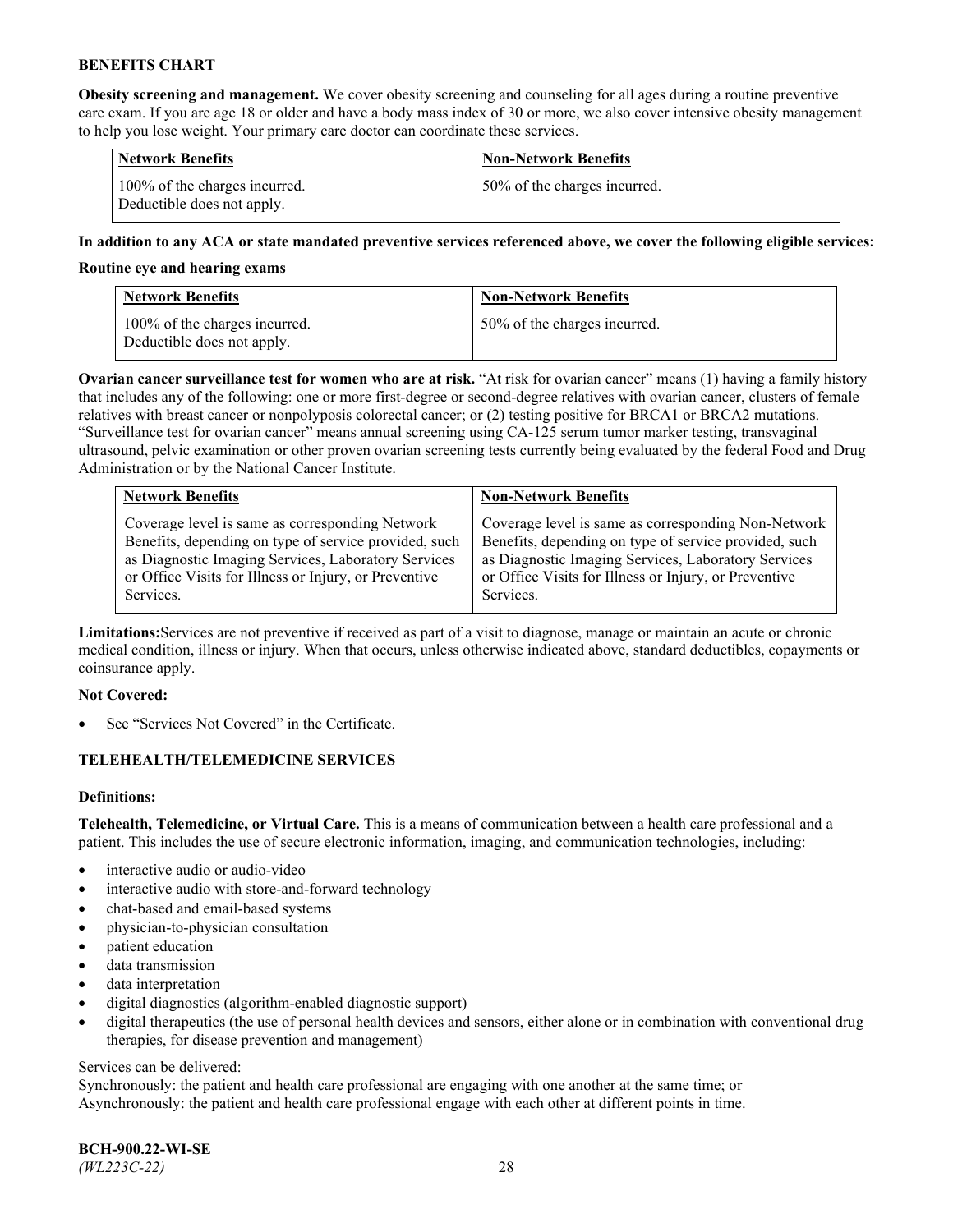**Telephone Visits.** Live, synchronous, interactive encounters over the telephone between a patient and a healthcare provider.

**E-visit or chat-based visits.** Asynchronous online or mobile app encounters to discuss a patient's personal health information, vital signs, and other physiologic data or diagnostic images. The healthcare provider reviews and delivers a consultation, diagnosis, prescription or treatment plan after reviewing the patient's visit information.

**Virtuwell®.** This is an online service for you to receive a diagnosis and treatment for certain conditions, such as a cold, flu, ear pain and sinus infections. You may access the Virtuwell website at [virtuwell.com.](https://www.virtuwell.com/)

**Video Visits.** Live, synchronous, interactive encounters using secure web-based video between a patient and a healthcare provider.

#### **Covered Services:**

The Plan covers the following methods of receiving care for services that would be eligible under the Plan if the service were provided in person.

#### **Scheduled telephone visits**

| <b>Network Benefits</b>       | <b>Non-Network Benefits</b>  |
|-------------------------------|------------------------------|
| 100% of the charges incurred. | 50% of the charges incurred. |

#### **E-visits**

#### **Access to online care through Virtuwell at [virtuwell.com](https://www.virtuwell.com/)**

| <b>Network Benefits</b>       | <b>Non-Network Benefits</b> |
|-------------------------------|-----------------------------|
| 100% of the charges incurred. | Not applicable.             |

#### **All other E-visits**

| Network Benefits              | <b>Non-Network Benefits</b>  |
|-------------------------------|------------------------------|
| 100% of the charges incurred. | 50% of the charges incurred. |

#### **Video visits**

| <b>Network Benefits</b>                                      | <b>Non-Network Benefits</b>                            |
|--------------------------------------------------------------|--------------------------------------------------------|
| Coverage level is same as corresponding Network              | Coverage level is same as corresponding Non-           |
| Benefits, depending on type of service provided, such as     | Network Benefits, depending on type of service         |
| Office Visits for Illness or Injury, Inpatient or Outpatient | provided, such as Office Visits for Illness or Injury, |
| Hospital Services.                                           | Inpatient or Outpatient Hospital Services.             |

#### **Not Covered:**

See "Services Not Covered" in the Certificate.

## **TRANSPLANT SERVICES**

#### **Applicable Definitions:**

**Autologous.** This is when the source of cells is from the individual's own marrow or stem cells.

**Allogeneic.** This is when the source of cells is from a related or unrelated donor's marrow or stem cells.

**Allogeneic Bone Marrow Transplant.** This is when the bone marrow is harvested from the related or unrelated donor and stored. The patient undergoes treatment which includes tumor ablation with high-dose chemotherapy and/or radiation. The bone marrow is reinfused (transplanted).

**Autologous Bone Marrow Transplant.** This is when the bone marrow is harvested from the individual and stored. The patient undergoes treatment which includes tumor ablation with high-dose chemotherapy and/or radiation. The bone marrow is reinfused (transplanted).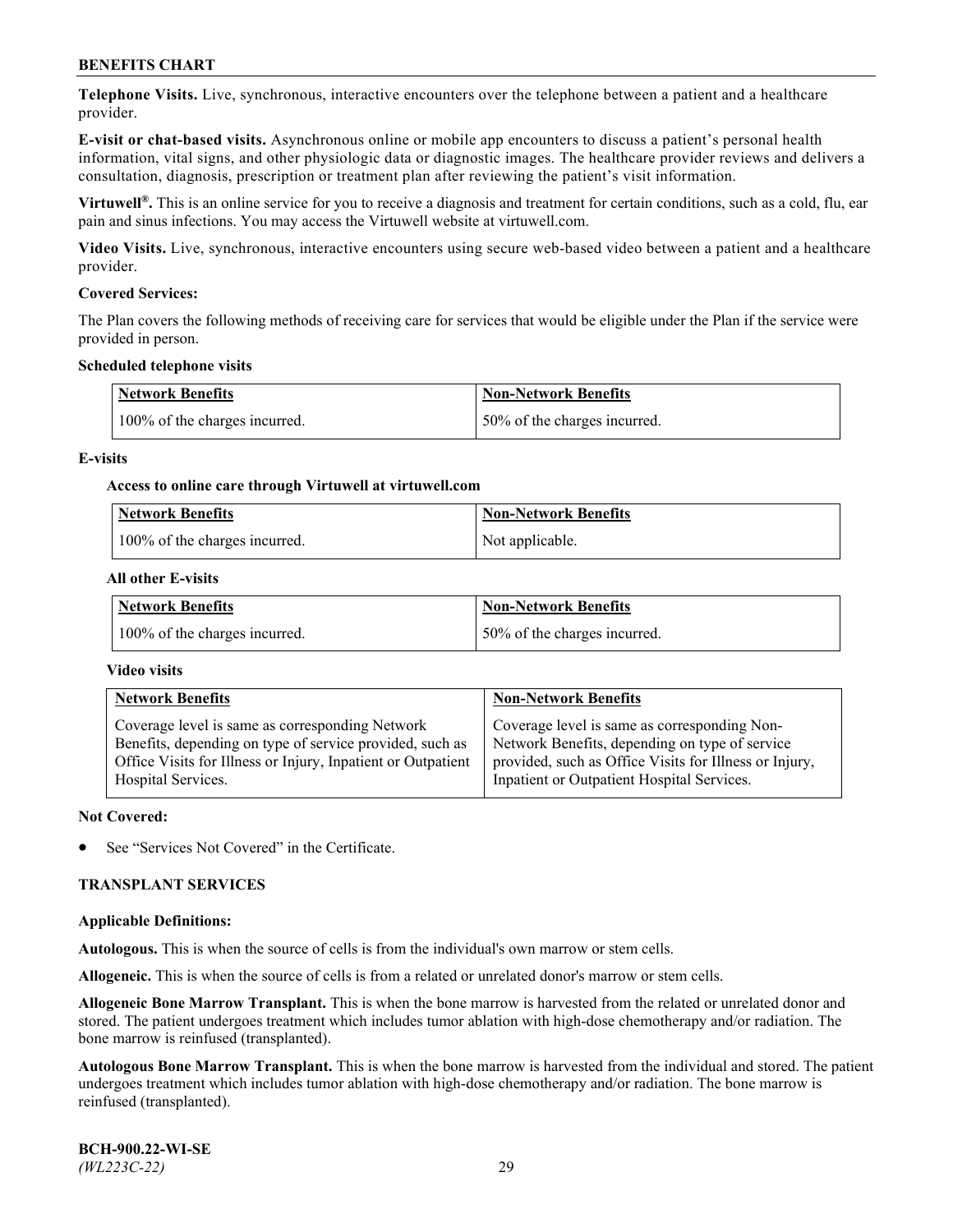**Autologous/Allogeneic Stem Cell Support.** This is a treatment process that includes stem cell harvest from either bone marrow or peripheral blood, tumor ablation with high-dose chemotherapy and/or radiation, stem cell reinfusion, and related care. Autologous/allogeneic bone marrow transplantation and high dose chemotherapy with peripheral stem cell rescue/support are considered to be autologous/allogeneic stem cell support.

**Designated Transplant Center.** This is any health care provider, group or association of health care providers designated by us to provide services, supplies or drugs for specified transplants for our Insureds.

**Transplant Services.** This is transplantation (including retransplants) of the human organs or tissue listed below, including all related post-surgical treatment, follow-up care and drugs and multiple transplants for a related cause. Transplant services do not include other organ or tissue transplants or surgical implantation of mechanical devices functioning as a human organ, except surgical implantation of an FDA approved Ventricular Assist Device (VAD) or total artificial heart, functioning as a temporary bridge to heart transplantation.

Prior authorization is required prior to consultation to support coordination of care and benefits.

#### **Covered Services:**

We cover eligible transplant services (as defined above) while you are covered under the Certificate. Transplants that will be considered for coverage are limited to the following:

- Kidney transplants for end-stage disease.
- Cornea transplants for end-stage disease.
- Heart transplants for end-stage disease.
- Lung transplants or heart/lung transplants for: (1) primary pulmonary hypertension; (2) Eisenmenger's syndrome; (3) endstage pulmonary fibrosis; (4) alpha 1 antitrypsin disease; (5) cystic fibrosis; and (6) emphysema.
- Liver transplants for: (1) biliary atresia in children; (2) primary biliary cirrhosis; (3) post-acute viral infection (including hepatitis A, hepatitis B antigen e negative and hepatitis C) causing acute atrophy or post-necrotic cirrhosis; (4) primary sclerosing cholangitis; (5) alcoholic cirrhosis; and (6) hepatocellular carcinoma.
- Allogeneic bone marrow transplants or peripheral stem cell support associated with high dose chemotherapy for: (1) acute myelogenous leukemia; (2) acute lymphocytic leukemia; (3) chronic myelogenous leukemia; (4) severe combined immunodeficiency disease; (5) Wiskott-Aldrich syndrome; (6) aplastic anemia; (7) sickle cell anemia; (8) non-relapsed or relapsed non-Hodgkin's lymphoma; (9) multiple myeloma; and (10) testicular cancer.
- Autologous bone marrow transplants or peripheral stem cell support associated with high-dose chemotherapy for: (1) acute leukemias; (2) non-Hodgkin's lymphoma; (3) Hodgkin's disease; (4) Burkitt's lymphoma; (5) neuroblastoma; (6) multiple myeloma; (7) chronic myelogenous leukemia; and (8) non-relapsed non-Hodgkin's lymphoma.
- Pancreas transplants for simultaneous pancreas-kidney transplants for diabetes, pancreas after kidney, living related segmental simultaneous pancreas kidney transplantation and pancreas transplant alone.

To receive Network Benefits, charges for transplant services must be incurred at a Designated Transplant Center.

The transplant-related treatment provided, including expenses incurred for directly related donor services, shall be subject to and in accordance with the provisions, limitations, maximums and other terms of the Certificate.

Medical and hospital expenses of the donor are covered only when the recipient is an Insured and the transplant and directly related donor expenses have been prior authorized for coverage. Treatment of medical complications that may occur to the donor are not covered. Donors are not considered Insureds, and are therefore not eligible for the rights afforded to Insureds under the Certificate.

The list of eligible transplant services and coverage determinations are based on established medical policies, which are subject to periodic review and modification by the medical director.

| <b>Network Benefits</b>                          | <b>Non-Network Benefits</b>                          |
|--------------------------------------------------|------------------------------------------------------|
| See Network Inpatient Hospital Services Benefit. | See Non-Network Inpatient Hospital Services Benefit. |